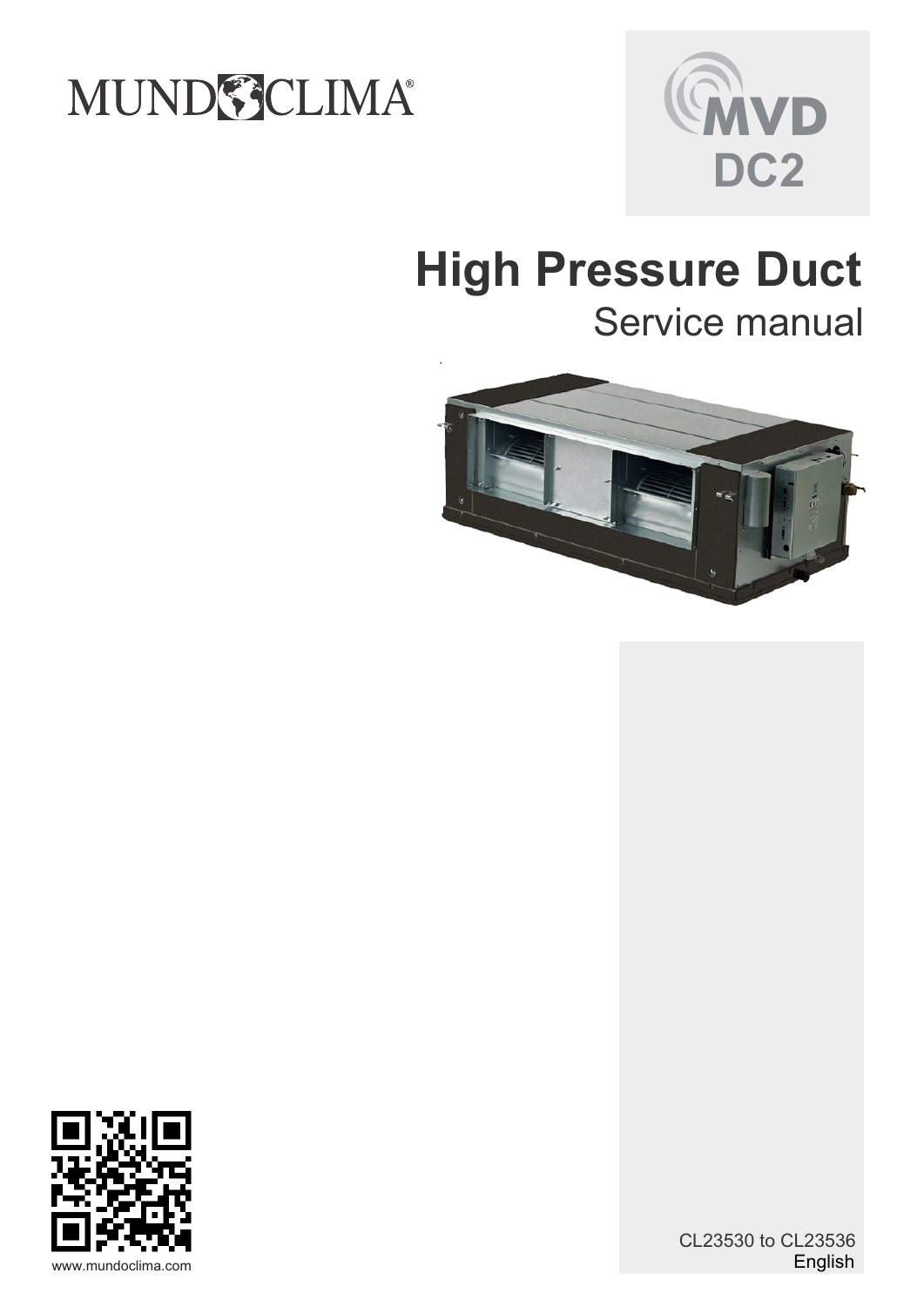## **High Static Pressure Duct**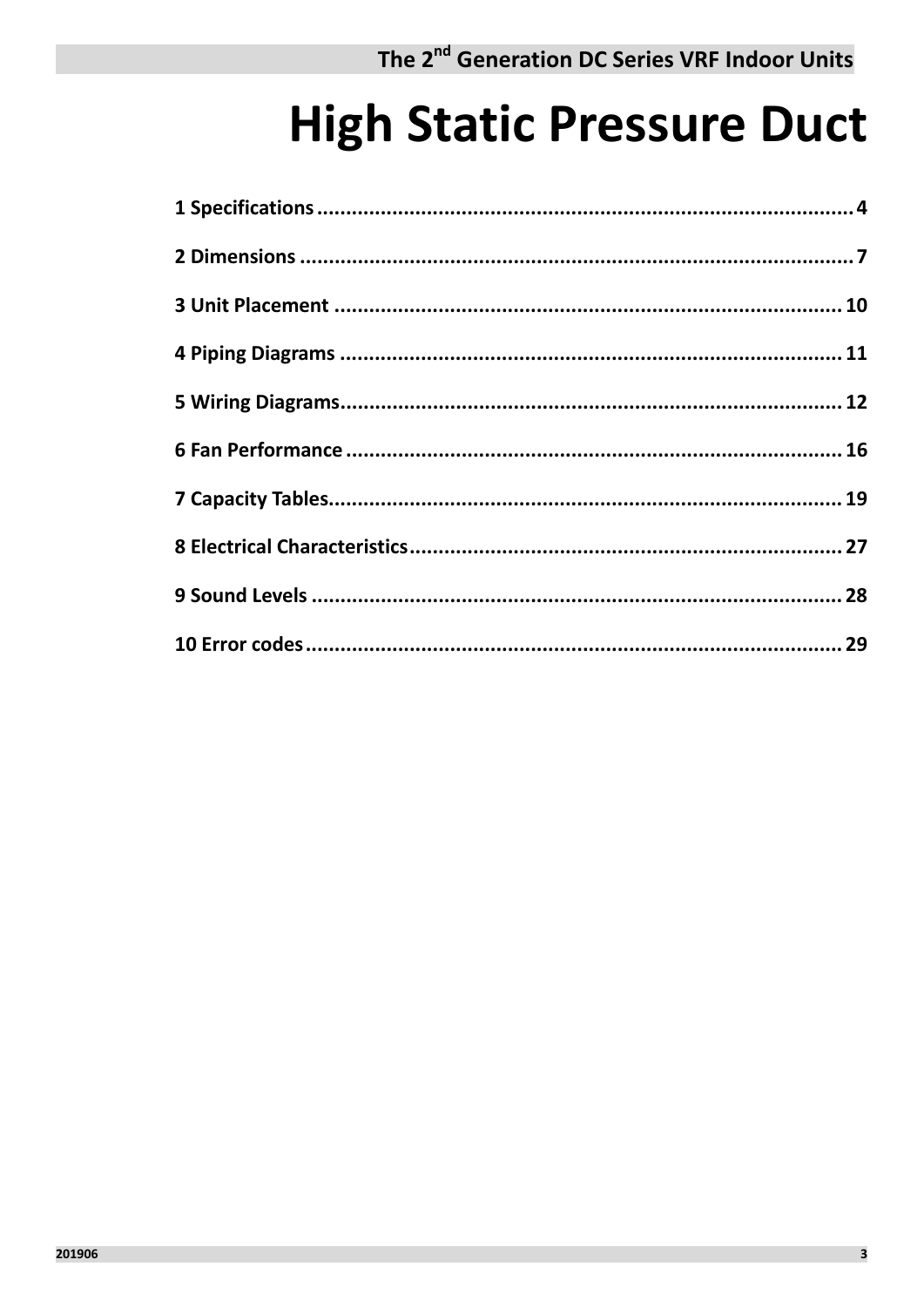### **1 Specifications**

| <b>Model name</b>                     |                                              |               | <b>MVD-160T1DN1</b>        |  |  |  |  |  |  |
|---------------------------------------|----------------------------------------------|---------------|----------------------------|--|--|--|--|--|--|
| Power supply                          |                                              |               | 1-phase, 220-240V, 50Hz    |  |  |  |  |  |  |
|                                       |                                              | kW            | 16                         |  |  |  |  |  |  |
| Cooling $1$                           | Capacity                                     | kBut/h        | 54.6                       |  |  |  |  |  |  |
|                                       | Input                                        | W             | 700                        |  |  |  |  |  |  |
|                                       |                                              | kW            | 17                         |  |  |  |  |  |  |
| Heating <sup>2</sup>                  | Capacity                                     | kBut/h        | 58                         |  |  |  |  |  |  |
|                                       | Input                                        | W             | 700                        |  |  |  |  |  |  |
|                                       | Model                                        |               | WZDK750-38GS-W             |  |  |  |  |  |  |
|                                       | Type                                         |               | DC                         |  |  |  |  |  |  |
| Fan motor                             | <b>Brand</b>                                 |               | Panasonic/ Welling         |  |  |  |  |  |  |
|                                       |                                              |               | 1080/1046/996/954/         |  |  |  |  |  |  |
|                                       | Speed (H/M/L)                                | r/min         | 910/869/825                |  |  |  |  |  |  |
|                                       | Number of rows                               |               | 4                          |  |  |  |  |  |  |
|                                       | Tube pitch $\times$ row pitch                | mm            | 25.4×22                    |  |  |  |  |  |  |
|                                       | Fin spacing                                  | mm            | 1.6                        |  |  |  |  |  |  |
| Coil                                  | Fin type                                     |               | Hydrophilic aluminum       |  |  |  |  |  |  |
|                                       | Tube OD and type                             | mm            | Φ9.53 Inner groove         |  |  |  |  |  |  |
|                                       | Dimensions (LxH xW)                          | mm            | 996×356×88                 |  |  |  |  |  |  |
|                                       | Number of circuits                           |               | 7                          |  |  |  |  |  |  |
| Airflow rate <sup>3</sup>             |                                              | $m^3/h$       | 2660/2530/2400/2270/       |  |  |  |  |  |  |
|                                       |                                              |               | 2140/2010/1880             |  |  |  |  |  |  |
| External static pressure <sup>4</sup> |                                              | Pa            | 100 (30~200)               |  |  |  |  |  |  |
| Sound pressure level <sup>5</sup>     |                                              | dB(A)         | 54/54/53/52/51/50/50       |  |  |  |  |  |  |
| Sound power level                     |                                              | dB(A)         | 72/72/71/70/69/68/68       |  |  |  |  |  |  |
|                                       | $\text{dimensions}^6$<br>Net                 | mm            | 1322×423×691               |  |  |  |  |  |  |
| Unit                                  | Packed dimensions<br>$(W \times H \times D)$ | mm            | 1436×450×768               |  |  |  |  |  |  |
|                                       | Net/Gross weight                             | $\mathsf{kg}$ | 63/70                      |  |  |  |  |  |  |
| Refrigerant type                      |                                              |               | R410A                      |  |  |  |  |  |  |
|                                       |                                              | Type          | Electronic expansion valve |  |  |  |  |  |  |
| Throttle                              |                                              | Model         | BD20FKS(L)                 |  |  |  |  |  |  |
| Design pressure (H/L)                 |                                              | MPa           | 4.4/2.6                    |  |  |  |  |  |  |
| Pipe                                  | Liquid/Gas pipe                              | mm            | Φ9.53/Φ15.9                |  |  |  |  |  |  |
| connections                           | Drain pipe                                   | mm            | OD <b>Φ25</b>              |  |  |  |  |  |  |
|                                       |                                              |               |                            |  |  |  |  |  |  |

Notes:

1. Indoor temperature 27°C DB, 19°C WB; outdoor temperature 35°C DB; equivalent refrigerant piping length 7.5m with zero level difference.

2. Indoor temperature 20°C DB; outdoor temperature 7°C DB, 6°C WB; equivalent refrigerant piping length 7.5m with zero level difference.

3. Fan motor speed and air flow rate are from the highest speed to the lowest speed, total 7 rates for each model.

4. Stable operation external static pressure range. (Note: setting external static pressure outside the unit's optimal static pressure range may lead to higher noise levels and lower airflow rate. For the optimal external static pressure range refer to the unit's installation manual.)

5. Sound pressure level is from highest level to lowest level, total 7 levels for each model. Sound pressure level is measured 1.4m below the unit in a semi-anechoic chamber.

6. Unit body dimensions given are the largest external dimensions of the unit, including hanger attachments.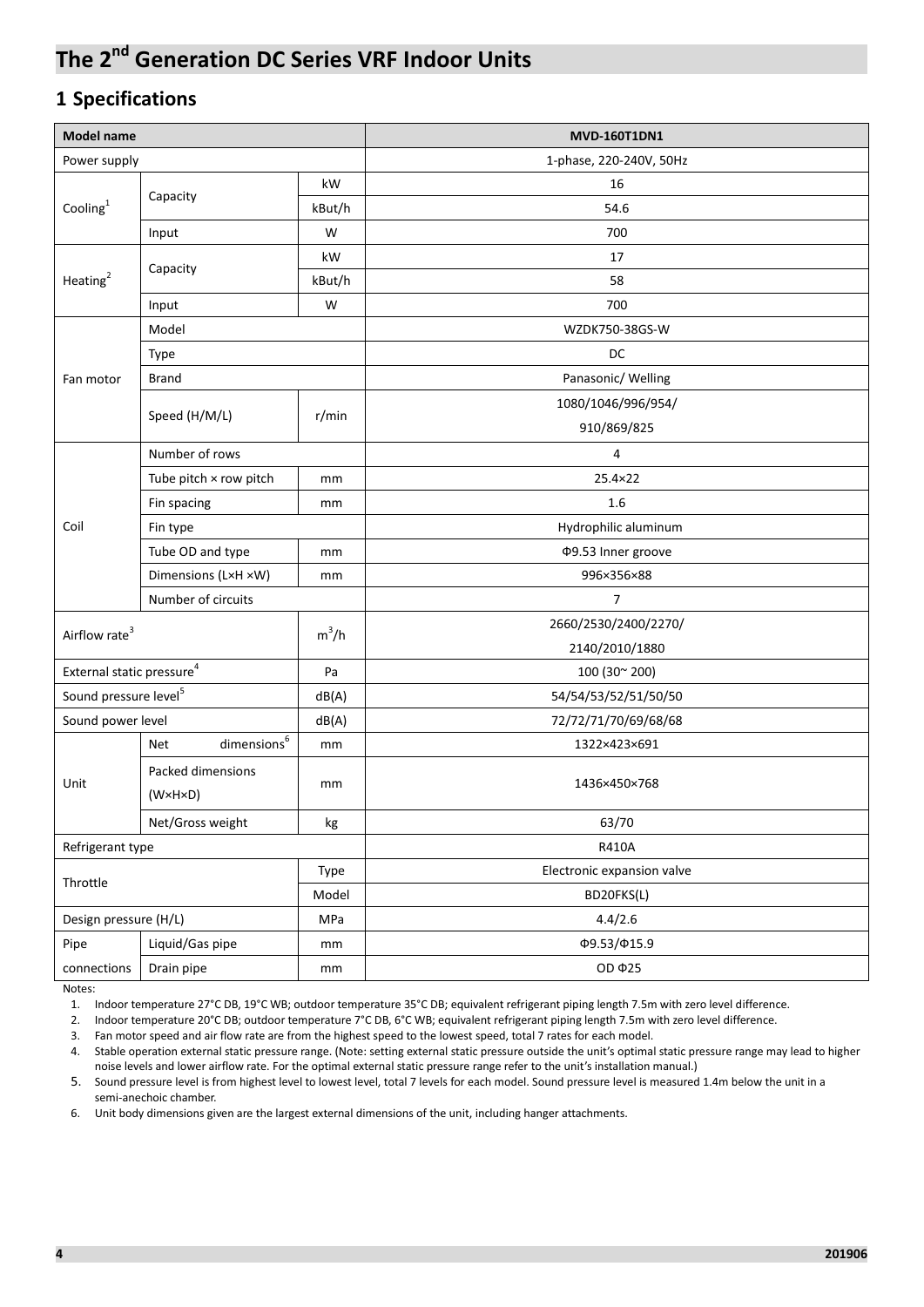| <b>Model name</b>                     |                                     |                                                                                                                                                                                                                                                                                                                                                                                                                                                                                                                                                                                                                                                                                                                   | <b>MVD-200T1DN1</b><br><b>MVD-250T1DN1</b><br><b>MVD-280T1DN1</b> |                         |                |  |  |  |  |  |
|---------------------------------------|-------------------------------------|-------------------------------------------------------------------------------------------------------------------------------------------------------------------------------------------------------------------------------------------------------------------------------------------------------------------------------------------------------------------------------------------------------------------------------------------------------------------------------------------------------------------------------------------------------------------------------------------------------------------------------------------------------------------------------------------------------------------|-------------------------------------------------------------------|-------------------------|----------------|--|--|--|--|--|
| Power supply                          |                                     |                                                                                                                                                                                                                                                                                                                                                                                                                                                                                                                                                                                                                                                                                                                   |                                                                   | 1-phase, 220-240V, 50Hz |                |  |  |  |  |  |
|                                       |                                     | kW                                                                                                                                                                                                                                                                                                                                                                                                                                                                                                                                                                                                                                                                                                                | 20                                                                | 25                      | 28             |  |  |  |  |  |
| Cooling $^{1}$                        | Capacity                            | kBut/h                                                                                                                                                                                                                                                                                                                                                                                                                                                                                                                                                                                                                                                                                                            | 68.2                                                              | 85.3                    | 95.5           |  |  |  |  |  |
|                                       | Input                               | W<br>990<br>1200<br>kW<br>22.5<br>26<br>kBut/h<br>76.8<br>88.7<br>W<br>990<br>1200<br>ZKSN-920-8-12<br>ZKSN-920-8-12<br>DC<br>Nidec/Yongan<br>r/min<br>1208/1179/1149/1127/1101/1075/1053<br>4<br>4<br>25.4×22<br>25.4×22<br>mm<br>1.8<br>1.8<br>mm<br>Hydrophilic aluminum<br>Φ9.53 Inner groove<br>mm<br>1125×512×88<br>1125×512×88<br>mm<br>20<br>20<br>$m^3/h$<br>4330/4230/4130/4030/3930/3830/3730<br>Pa<br>170 (20~250)<br>dB(A)<br>57/56/55/54/53/52/50<br>dB(A)<br>75/74/73/72/71/70/68<br>1454×515×931<br>mm<br>1509×550×990<br>mm<br>130/142<br>kg<br>R410A<br>Electronic expansion valve<br>Type<br>Model<br>D20MISZ-1R(L)<br>4.4/2.6<br>MPa<br>$\Phi$ 12.7/ $\Phi$ 22.2<br>mm<br>OD <b>Φ32</b><br>mm | 1200                                                              |                         |                |  |  |  |  |  |
|                                       |                                     |                                                                                                                                                                                                                                                                                                                                                                                                                                                                                                                                                                                                                                                                                                                   |                                                                   |                         | 31.5           |  |  |  |  |  |
| Heating <sup>2</sup>                  | Capacity                            |                                                                                                                                                                                                                                                                                                                                                                                                                                                                                                                                                                                                                                                                                                                   |                                                                   |                         | 107.5          |  |  |  |  |  |
|                                       | Input                               |                                                                                                                                                                                                                                                                                                                                                                                                                                                                                                                                                                                                                                                                                                                   |                                                                   |                         | 1200           |  |  |  |  |  |
|                                       | Model                               |                                                                                                                                                                                                                                                                                                                                                                                                                                                                                                                                                                                                                                                                                                                   |                                                                   |                         | ZKSN-920-8-12  |  |  |  |  |  |
|                                       | Type                                |                                                                                                                                                                                                                                                                                                                                                                                                                                                                                                                                                                                                                                                                                                                   |                                                                   |                         |                |  |  |  |  |  |
| Fan motor                             | <b>Brand</b>                        |                                                                                                                                                                                                                                                                                                                                                                                                                                                                                                                                                                                                                                                                                                                   |                                                                   |                         |                |  |  |  |  |  |
|                                       | Speed (H/M/L)                       |                                                                                                                                                                                                                                                                                                                                                                                                                                                                                                                                                                                                                                                                                                                   |                                                                   |                         |                |  |  |  |  |  |
|                                       | Number of rows                      |                                                                                                                                                                                                                                                                                                                                                                                                                                                                                                                                                                                                                                                                                                                   |                                                                   |                         | $\overline{4}$ |  |  |  |  |  |
|                                       | Tube pitch × row pitch              |                                                                                                                                                                                                                                                                                                                                                                                                                                                                                                                                                                                                                                                                                                                   |                                                                   |                         | 25.4×22        |  |  |  |  |  |
|                                       | Fin spacing                         |                                                                                                                                                                                                                                                                                                                                                                                                                                                                                                                                                                                                                                                                                                                   |                                                                   |                         | 1.8            |  |  |  |  |  |
| Coil                                  | Fin type                            |                                                                                                                                                                                                                                                                                                                                                                                                                                                                                                                                                                                                                                                                                                                   |                                                                   |                         |                |  |  |  |  |  |
|                                       | Tube OD and type                    |                                                                                                                                                                                                                                                                                                                                                                                                                                                                                                                                                                                                                                                                                                                   |                                                                   |                         |                |  |  |  |  |  |
|                                       | Dimensions (LxH xW)                 |                                                                                                                                                                                                                                                                                                                                                                                                                                                                                                                                                                                                                                                                                                                   |                                                                   |                         | 1125×512×88    |  |  |  |  |  |
|                                       | Number of circuits                  |                                                                                                                                                                                                                                                                                                                                                                                                                                                                                                                                                                                                                                                                                                                   |                                                                   |                         | 20             |  |  |  |  |  |
| Airflow rate <sup>3</sup>             |                                     |                                                                                                                                                                                                                                                                                                                                                                                                                                                                                                                                                                                                                                                                                                                   |                                                                   |                         |                |  |  |  |  |  |
| External static pressure <sup>4</sup> |                                     |                                                                                                                                                                                                                                                                                                                                                                                                                                                                                                                                                                                                                                                                                                                   |                                                                   |                         |                |  |  |  |  |  |
| Sound pressure level <sup>5</sup>     |                                     |                                                                                                                                                                                                                                                                                                                                                                                                                                                                                                                                                                                                                                                                                                                   |                                                                   |                         |                |  |  |  |  |  |
| Sound power level                     |                                     |                                                                                                                                                                                                                                                                                                                                                                                                                                                                                                                                                                                                                                                                                                                   |                                                                   |                         |                |  |  |  |  |  |
|                                       | Net dimensions <sup>6</sup> (W×H×D) |                                                                                                                                                                                                                                                                                                                                                                                                                                                                                                                                                                                                                                                                                                                   |                                                                   |                         |                |  |  |  |  |  |
|                                       | Packed dimensions                   |                                                                                                                                                                                                                                                                                                                                                                                                                                                                                                                                                                                                                                                                                                                   |                                                                   |                         |                |  |  |  |  |  |
| Unit                                  | $(W \times H \times D)$             |                                                                                                                                                                                                                                                                                                                                                                                                                                                                                                                                                                                                                                                                                                                   |                                                                   |                         |                |  |  |  |  |  |
|                                       | Net/Gross weight                    |                                                                                                                                                                                                                                                                                                                                                                                                                                                                                                                                                                                                                                                                                                                   |                                                                   |                         |                |  |  |  |  |  |
| Refrigerant type                      |                                     |                                                                                                                                                                                                                                                                                                                                                                                                                                                                                                                                                                                                                                                                                                                   |                                                                   |                         |                |  |  |  |  |  |
|                                       |                                     |                                                                                                                                                                                                                                                                                                                                                                                                                                                                                                                                                                                                                                                                                                                   |                                                                   |                         |                |  |  |  |  |  |
| Throttle                              |                                     |                                                                                                                                                                                                                                                                                                                                                                                                                                                                                                                                                                                                                                                                                                                   |                                                                   |                         |                |  |  |  |  |  |
| Design pressure (H/L)                 |                                     |                                                                                                                                                                                                                                                                                                                                                                                                                                                                                                                                                                                                                                                                                                                   |                                                                   |                         |                |  |  |  |  |  |
| Pipe                                  | Liquid/Gas pipe                     |                                                                                                                                                                                                                                                                                                                                                                                                                                                                                                                                                                                                                                                                                                                   |                                                                   |                         |                |  |  |  |  |  |
| connections                           | Drain pipe                          |                                                                                                                                                                                                                                                                                                                                                                                                                                                                                                                                                                                                                                                                                                                   |                                                                   |                         |                |  |  |  |  |  |

Notes:

1. Indoor temperature 27°C DB, 19°C WB; outdoor temperature 35°C DB; equivalent refrigerant piping length 7.5m with zero level difference.

2. Indoor temperature 20°C DB; outdoor temperature 7°C DB, 6°C WB; equivalent refrigerant piping length 7.5m with zero level difference.

3. Fan motor speed and air flow rate are from the highest speed to the lowest speed, total 7 rates for each model.

4. Stable operation external static pressure range. (Note: setting external static pressure outside the unit's optimal static pressure range may lead to higher noise levels and lower airflow rate. For the optimal external static pressure range refer to the unit's installation manual.)

5. Sound pressure level is from highest level to lowest level, total 7 levels for each model. Sound pressure level is measured 1.4m below the unit in a semi-anechoic chamber.

6. Unit body dimensions given are the largest external dimensions of the unit, including hanger attachments.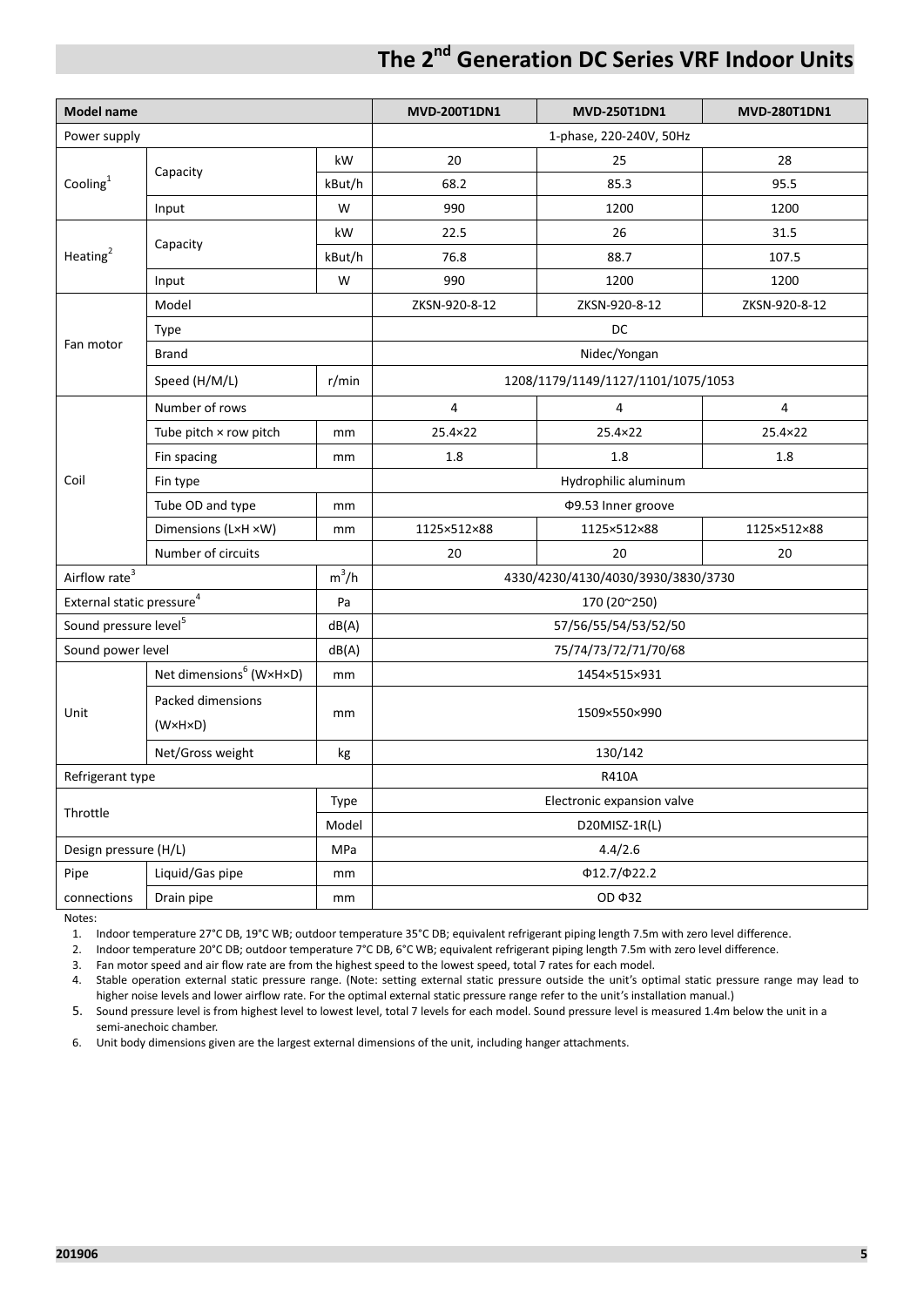| <b>Model name</b>                     |                                              |                                  | <b>MVD-400T1DN1</b> | <b>MVD-450T1DN1</b>                | <b>MVD-560T1DN1</b>                    |  |  |  |
|---------------------------------------|----------------------------------------------|----------------------------------|---------------------|------------------------------------|----------------------------------------|--|--|--|
| Power supply                          |                                              |                                  |                     | 1-phase, 220-240V, 50Hz            |                                        |  |  |  |
|                                       |                                              | kW                               | 40                  | 45                                 | 56                                     |  |  |  |
| Cooling $1$                           | Capacity                                     | kBut/h                           | 136.5               | 153.6                              | 191.1                                  |  |  |  |
|                                       | Input                                        | W                                | 1800                | 1800                               | 2272                                   |  |  |  |
|                                       |                                              | kW                               | 45                  | 56                                 | 63                                     |  |  |  |
| Heating $2$                           | Capacity                                     | kBut/h                           | 153.6               | 191.1                              | 215.0                                  |  |  |  |
|                                       | Input                                        | W                                | 1800                | 1800                               | 2272                                   |  |  |  |
|                                       | Model                                        |                                  |                     | ZKSN-920-8-12-1                    |                                        |  |  |  |
|                                       | Type                                         |                                  |                     | DC                                 |                                        |  |  |  |
| Fan motor                             | Brand                                        |                                  |                     | Nidec/Yongan                       |                                        |  |  |  |
|                                       | Speed (H/M/L)                                | r/min                            |                     | 1060/1015/960/900/840/785/735      | 1103/1043/978/927/869/<br>820/755      |  |  |  |
|                                       | Number of rows                               |                                  |                     | 4                                  | 5                                      |  |  |  |
|                                       | Tube pitch $\times$ row pitch                | mm                               | 21×13.37            | 21×13.37                           | 21×13.37                               |  |  |  |
|                                       | Fin spacing                                  | mm                               | 1.5                 | 1.5                                | 1.5                                    |  |  |  |
| Coil                                  | Fin type                                     |                                  |                     | Hydrophilic aluminum               |                                        |  |  |  |
|                                       | Tube OD and type                             | mm                               |                     | Φ7 Inner groove                    |                                        |  |  |  |
|                                       | Dimensions (LxH xW)                          | 1602×588×47<br>1602×588×47<br>mm |                     |                                    |                                        |  |  |  |
|                                       | Number of circuits                           |                                  | 28                  | 28                                 | 28                                     |  |  |  |
| Airflow rate <sup>3</sup>             |                                              | $m^3/h$                          |                     | 6500/6150/5800/5450/5100/4750/4400 | 7400/7000/6600/6200<br>/5800/5400/5000 |  |  |  |
| External static pressure <sup>4</sup> |                                              | Pa                               |                     | 300 (100~400)                      |                                        |  |  |  |
| Sound pressure level <sup>5</sup>     |                                              | dB(A)                            |                     | 60/59/58/57/55/54/52               | 59/58/57/56/55/53/51                   |  |  |  |
| Sound power level                     |                                              | dB(A)                            |                     | 78/77/76/75/73/72/70               | 77/76/75/74/73/71/69                   |  |  |  |
|                                       | Net dimensions <sup>6</sup> (W×H×D)          | mm                               |                     | 2005×929×670                       |                                        |  |  |  |
| Unit                                  | Packed dimensions<br>$(W \times H \times D)$ | mm                               |                     | 2095×964×800                       |                                        |  |  |  |
|                                       | Net/Gross weight                             | kg                               |                     | 210/235                            | 218/248                                |  |  |  |
| Refrigerant type                      |                                              |                                  |                     | <b>R410A</b>                       |                                        |  |  |  |
| Throttle                              |                                              | Type                             |                     | Electronic expansion valve         |                                        |  |  |  |
|                                       |                                              | Model                            | DPF(TS2)4.5C-02     |                                    |                                        |  |  |  |
| Design pressure (H/L)                 |                                              | MPa                              | 4.4/2.6             |                                    |                                        |  |  |  |
| Pipe                                  | Liquid/Gas pipe                              | mm                               | Φ15.9/Φ28.6         |                                    |                                        |  |  |  |
| connections                           | Drain pipe                                   | mm                               |                     | OD 032                             |                                        |  |  |  |

Notes:

1. Indoor temperature 27°C DB, 19°C WB; outdoor temperature 35°C DB; equivalent refrigerant piping length 7.5m with zero level difference.

2. Indoor temperature 20°C DB; outdoor temperature 7°C DB, 6°C WB; equivalent refrigerant piping length 7.5m with zero level difference.

3. Fan motor speed and air flow rate are from the highest speed to the lowest speed, total 7 rates for each model.

4. Stable operation external static pressure range. (Note: setting external static pressure outside the unit's optimal static pressure range may lead to higher noise levels and lower airflow rate. For the optimal external static pressure range refer to the unit's installation manual.)

5. Sound pressure level is from highest level to lowest level, total 7 levels for each model. Sound pressure level is measured 1.4m below the unit in a semi-anechoic chamber.

6. Unit body dimensions given are the largest external dimensions of the unit, including hanger attachments.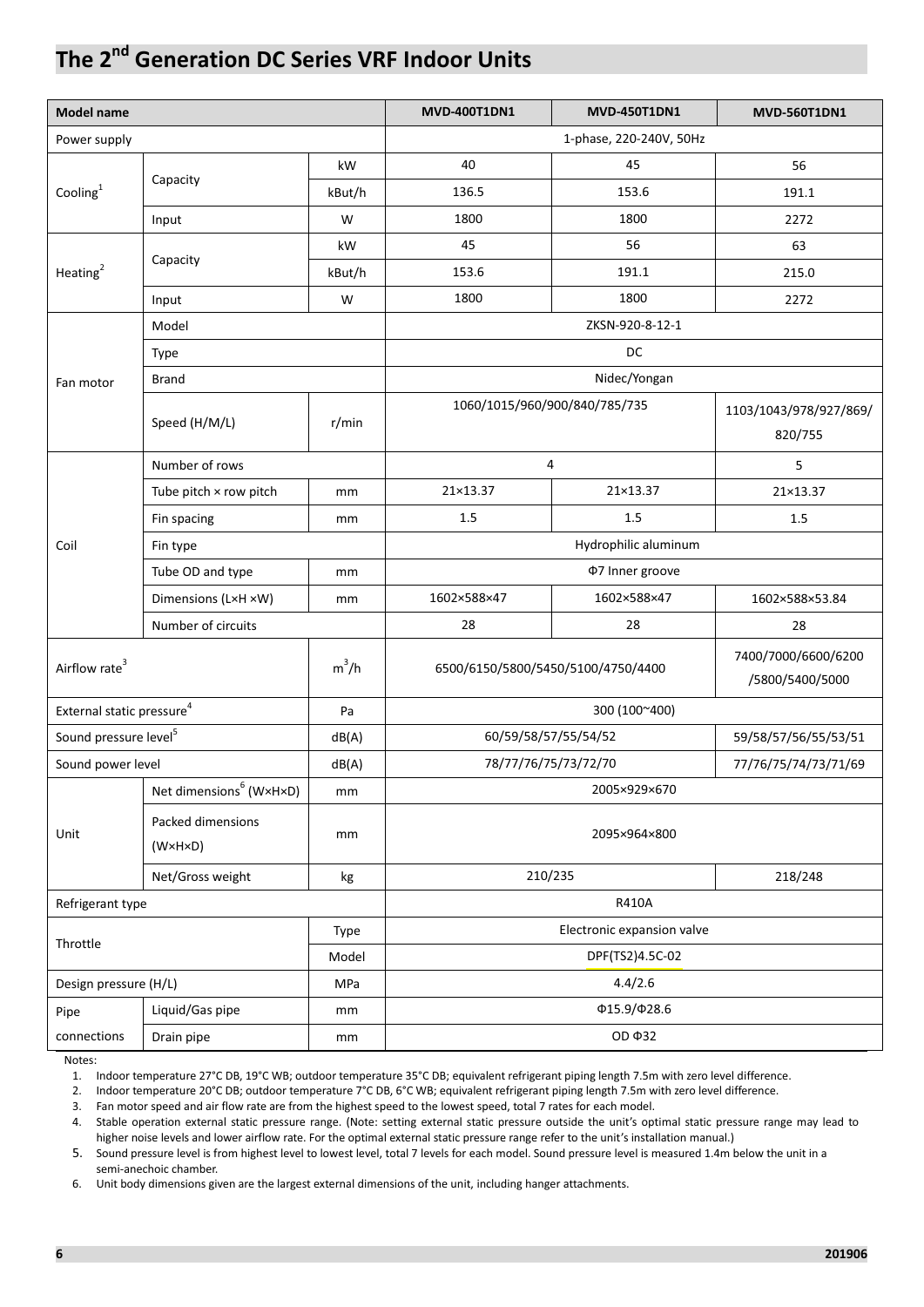## **2 Dimensions**

#### **2.1 Unit Dimensions**

#### **MI2-140T1DN1 / MVD-160T1DN1**

*Figure 2.1: dimensions (unit: mm)* 

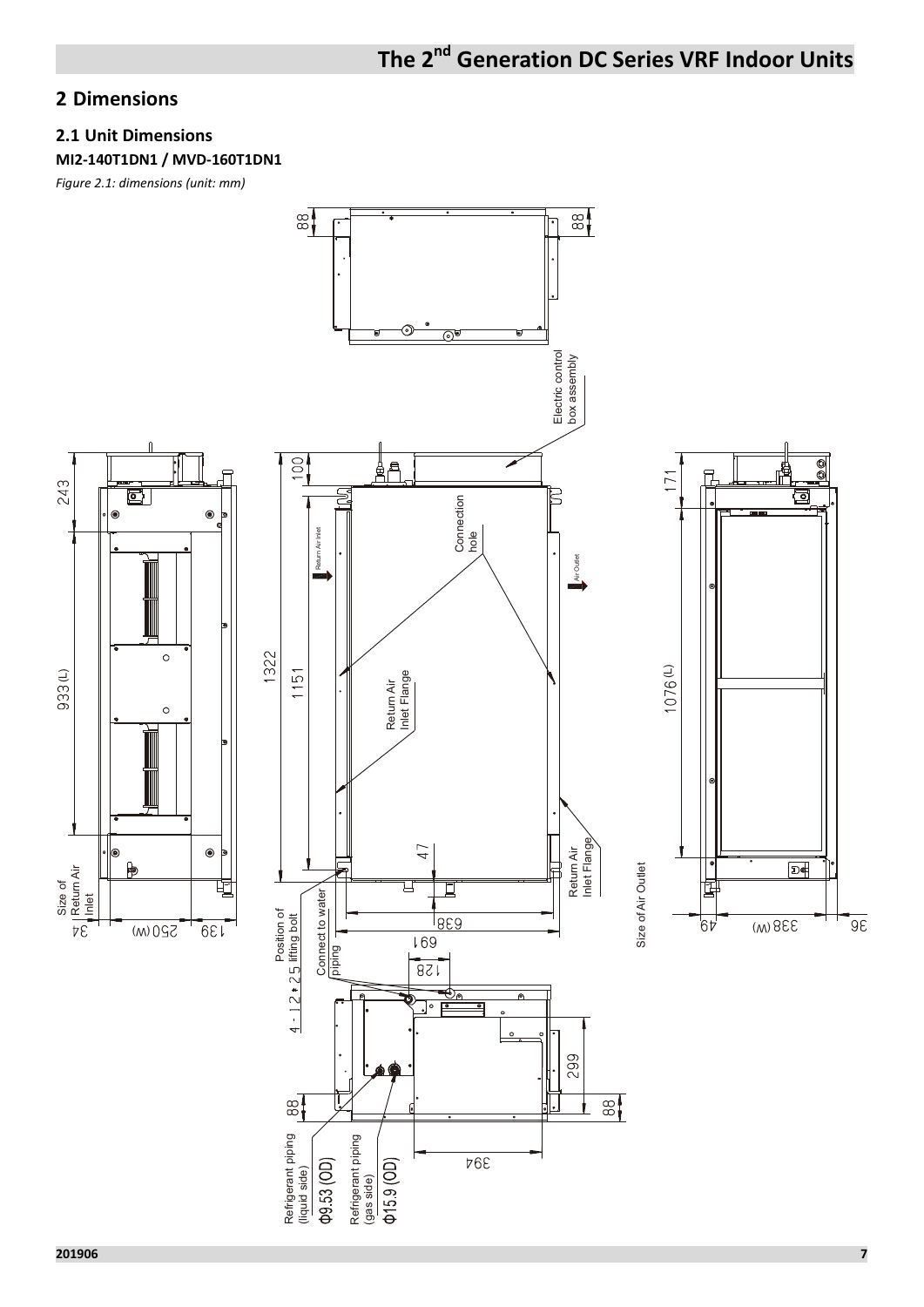**MVD-200T1DN1 / MVD-250T1DN1 / MVD-280T1DN1** 

*Figure 2.2: dimensions (unit: mm)* 

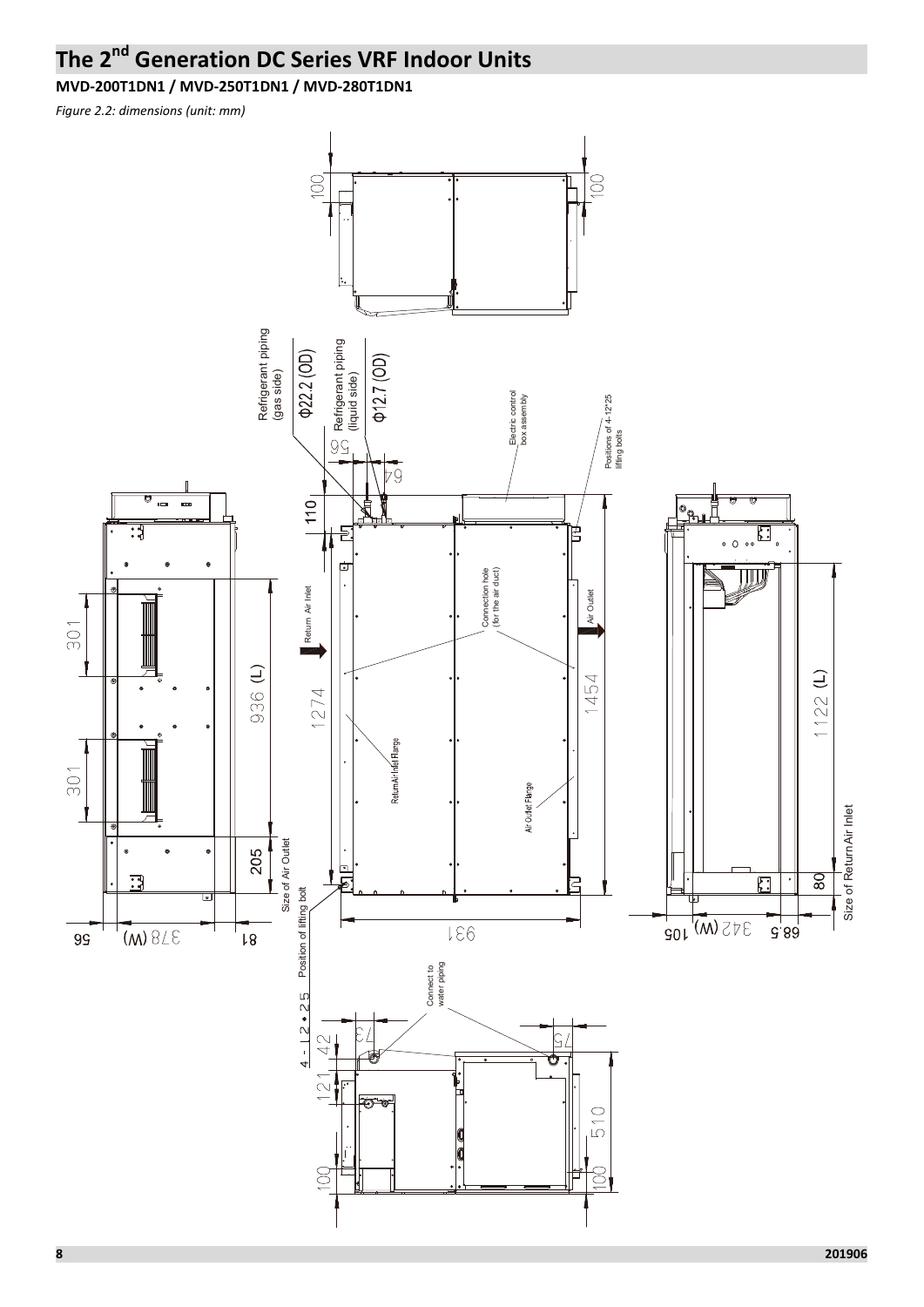#### **MVD-400T1DN1/ MVD-450T1DN1/MVD-560T1DN1**

*Figure 2.3: dimensions (unit: mm)* 



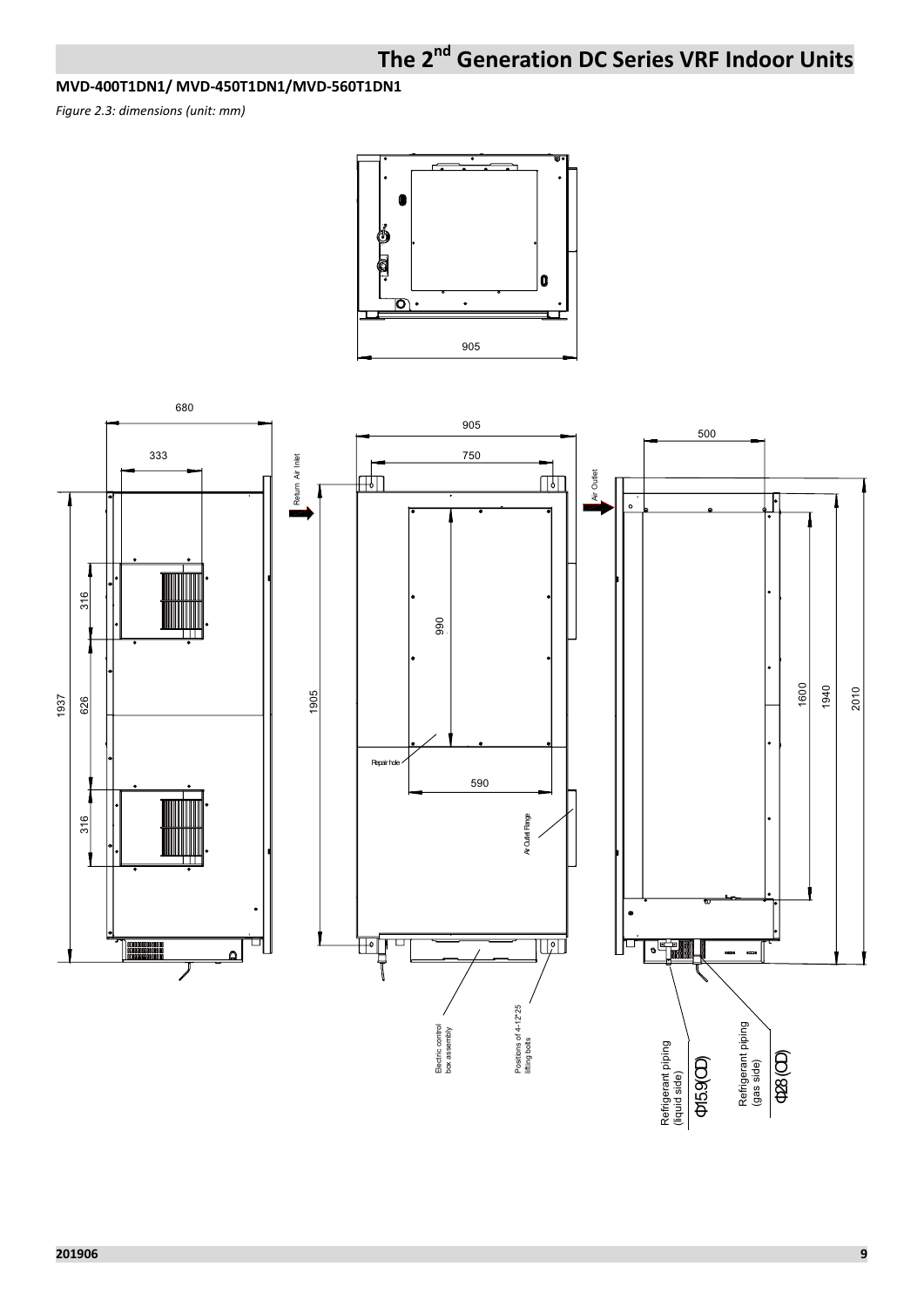#### **3 Unit Placement**

#### **3.1 Placement Considerations**

Unit placement should take account of the following considerations:

- Units should not be installed in the following locations:
	- Where exposure to direct radiation from a high-temperature heat source or to interference from a source of electromagnetic radiation may occur.
	- Where dust or dirt may affect heat exchangers.
	- Where exposure to oil or to corrosive or harmful gases, such as acidic or alkaline gases, may occur.
	- Where exposure to salinity may occur, such as seaside locations.
	- Where highly flammable materials are present.
	- Where exposure to oily air may occur, such as a kitchen.
	- Where exposure to very high humidity may occur, such as a laundry.
- - Units should be installed in positions where:
	- The ceiling is horizontal and is able to bear the unit's weight.
	- There are no obstructions that could impede the airflow into and out of the unit.
	- The airflow out of the unit can reach throughout the room.
	- There is sufficient space for access during installation, servicing and maintenance.
	- The refrigerant piping and drain piping can be easily connected to the refrigerant piping and drain piping systems.
	- Short-circuit ventilation (where outlet air returns quickly to a unit's air inlet) will not occur.

#### **3.2 Space Requirements**

*Figure 3.1: High Static Pressure Duct space requirements (unit: mm)*

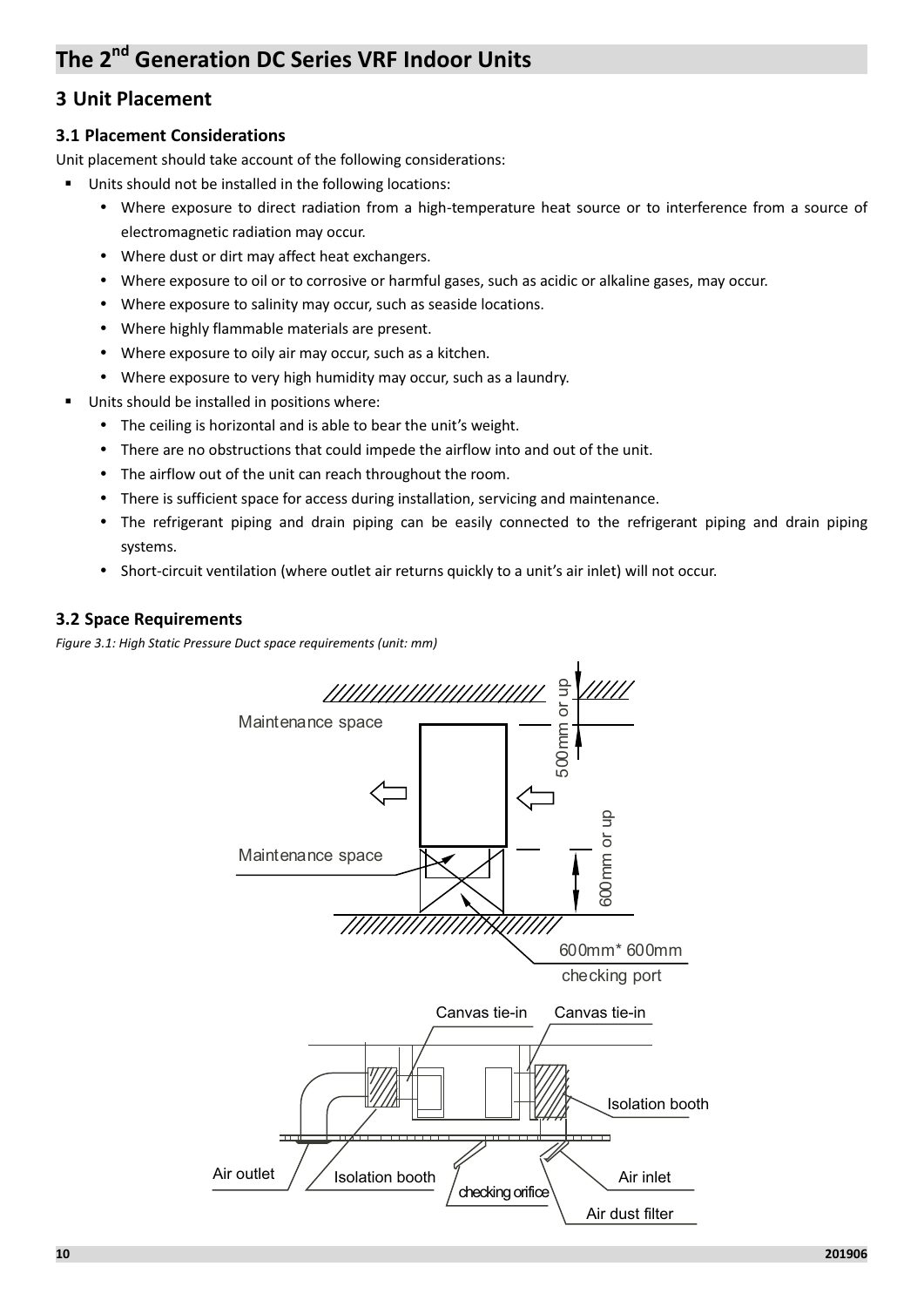## **4 Piping Diagrams**

#### **MVD-160T1DN1 / MVD-200T1DN1 / MVD-250T1DN1 / MVD-280T1DN1/ MVD-400T1DN1/**

#### **MVD-450T1DN1/MVD-560T1DN1**

*Figure 4.1: piping diagram*

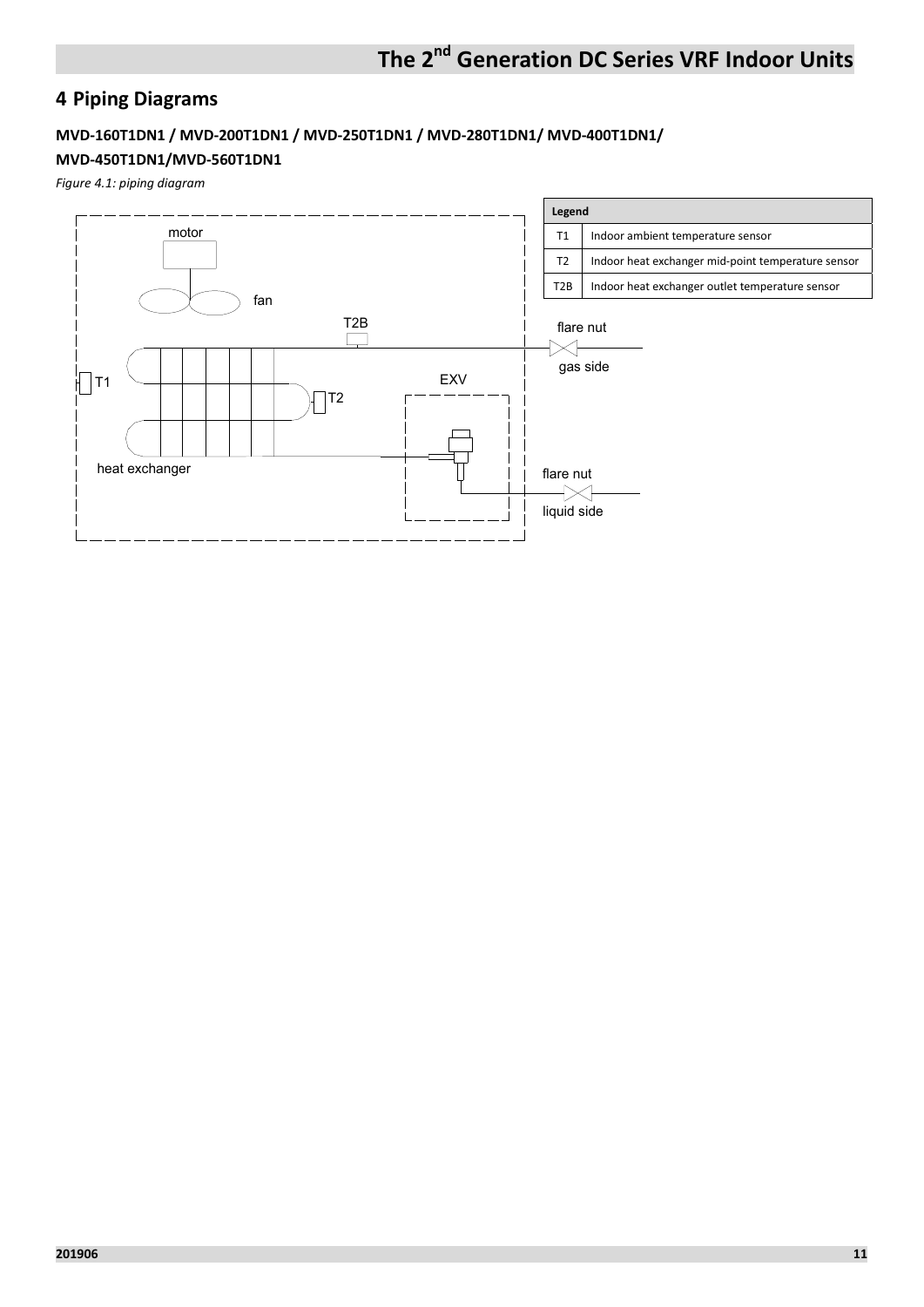## **5 Wiring Diagrams**

#### **MVD-160T1DN1**

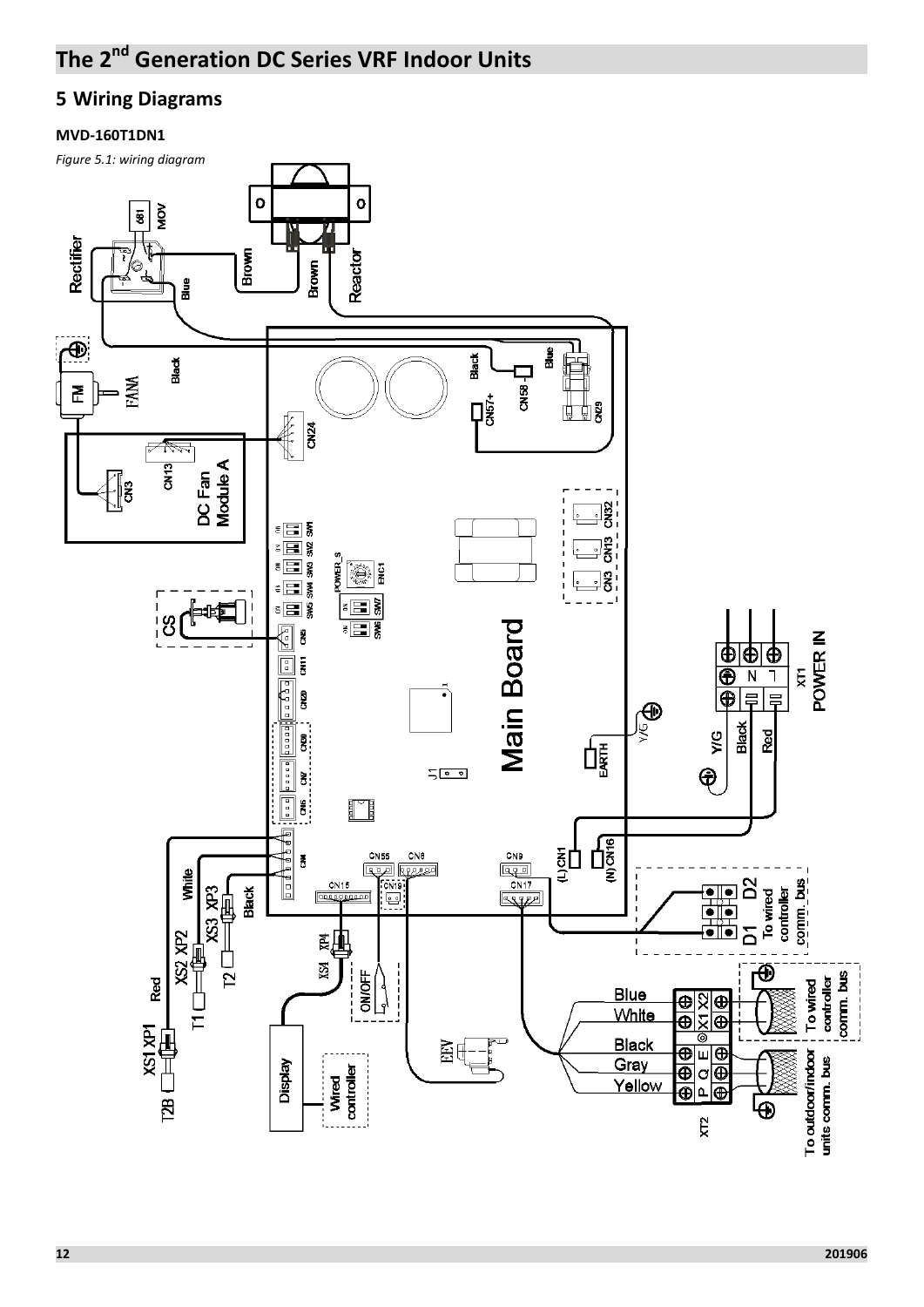#### **MVD-200T1DN1 / MVD-250T1DN1 / MVD-280T1DN1**

*Figure 5.2: wiring diagram* 

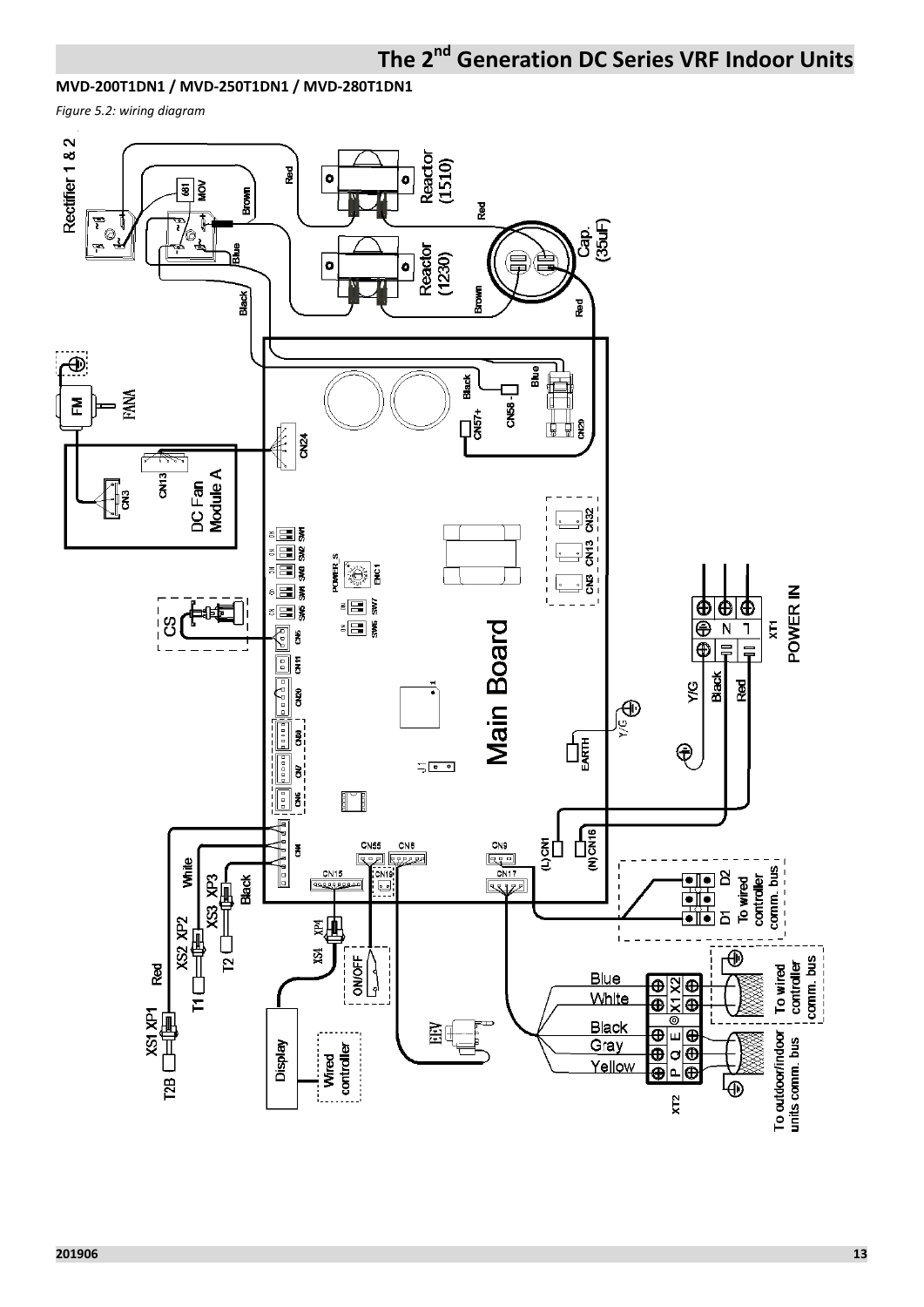**MVD-400T1DN1/ MVD-450T1DN1/MVD-560T1DN1** 

*Figure 5.3: wiring diagram*

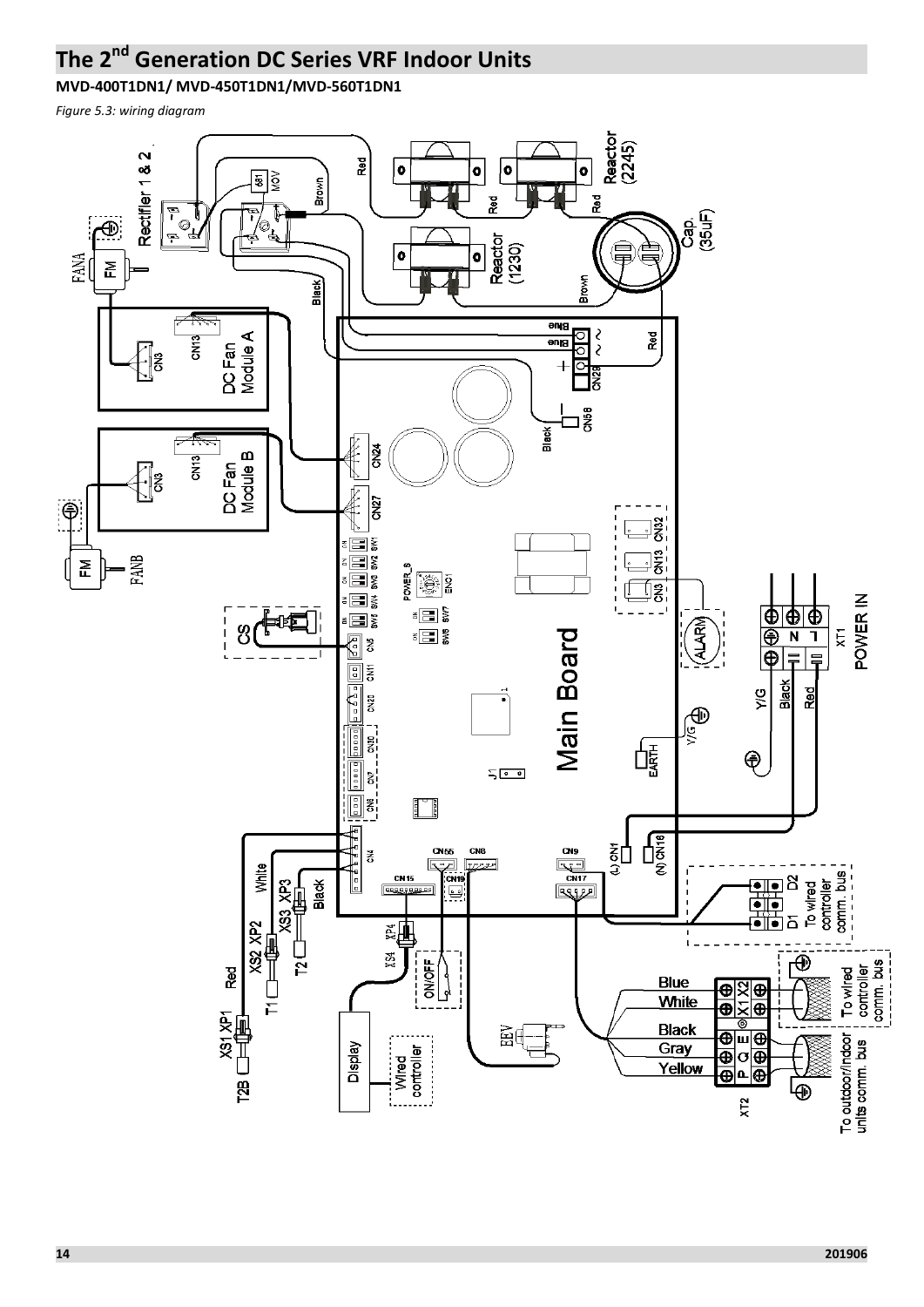## **Notes for installers and service engineers**

#### **Caution**

- All installation, servicing and maintenance must be carried out by competent and suitably qualified, certified and accredited professionals and in accordance with all applicable legislation.
- - Units should be grounded in accordance with all applicable legislation. Metal and other conductive components should be insulated in accordance with all applicable legislation.
- - Power supply wiring should be securely fastened at the power supply terminals – loose power supply wiring would represent a fire risk.
- - After installation, servicing or maintenance, the electric control box cover should be closed. Failing to close the electric control box cover risks fire or electric shock.
- - Switch ENC1 (indoor unit capacity setting) is factory-set and its setting should normally not be changed. The only circumstances in which a switch ENC1 might need to be set in the field is when replacing a main PCB. When replacing a main PCB, ensure that the capacity setting on switch ENC1 on the new PCB is consistent with the unit capacity given on the unit's nameplate.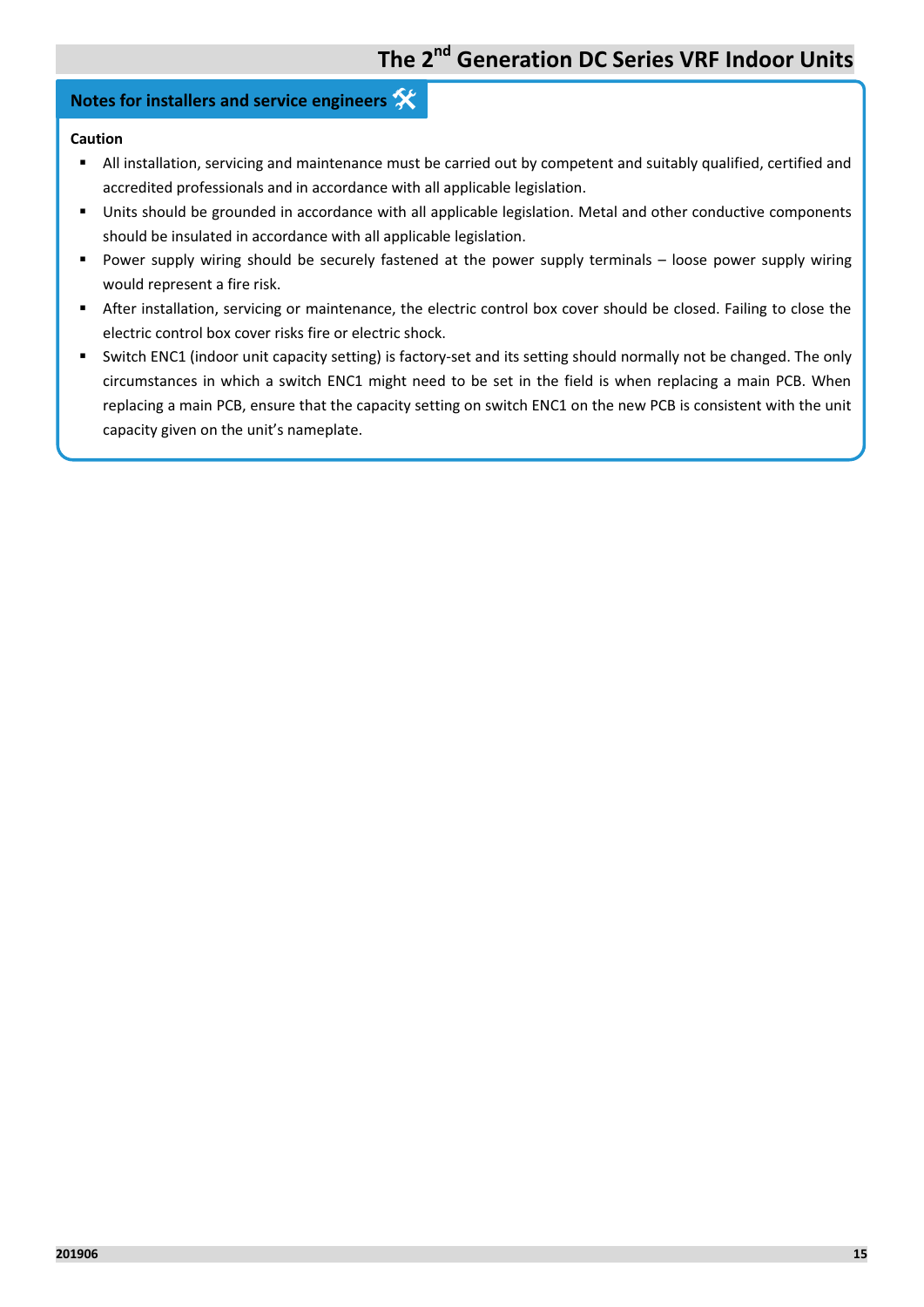#### **6 Fan Performance**

*Figure 6.1: MVD-160T1DN1 fan performance* 





*Figure 6.2: MVD-200(250,280)T1DN1 fan performance*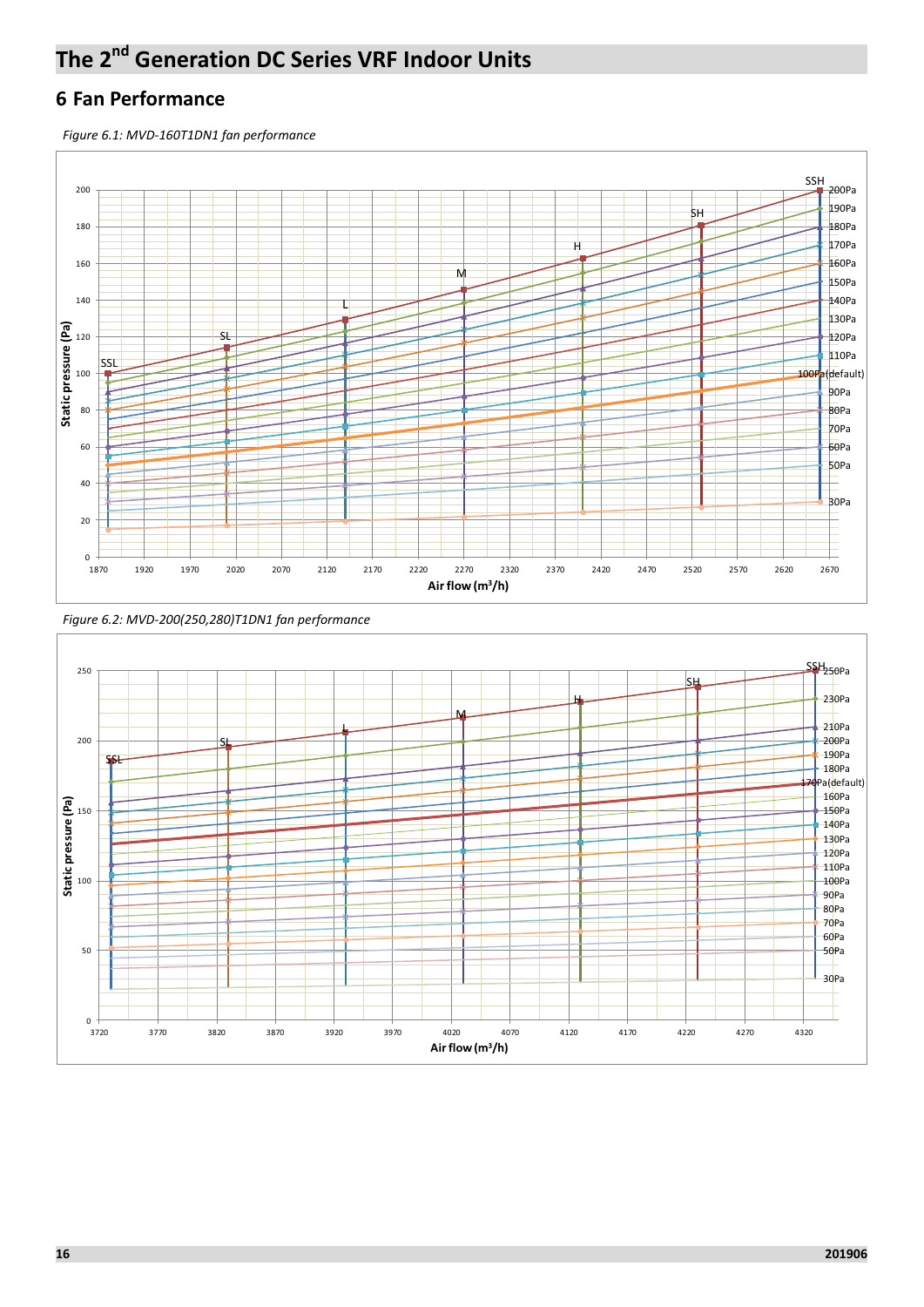

*Figure 6.3: MVD-400(450)T1DN1 fan performance* 



*Figure 6.4: MVD-560T1DN1 fan performance* 

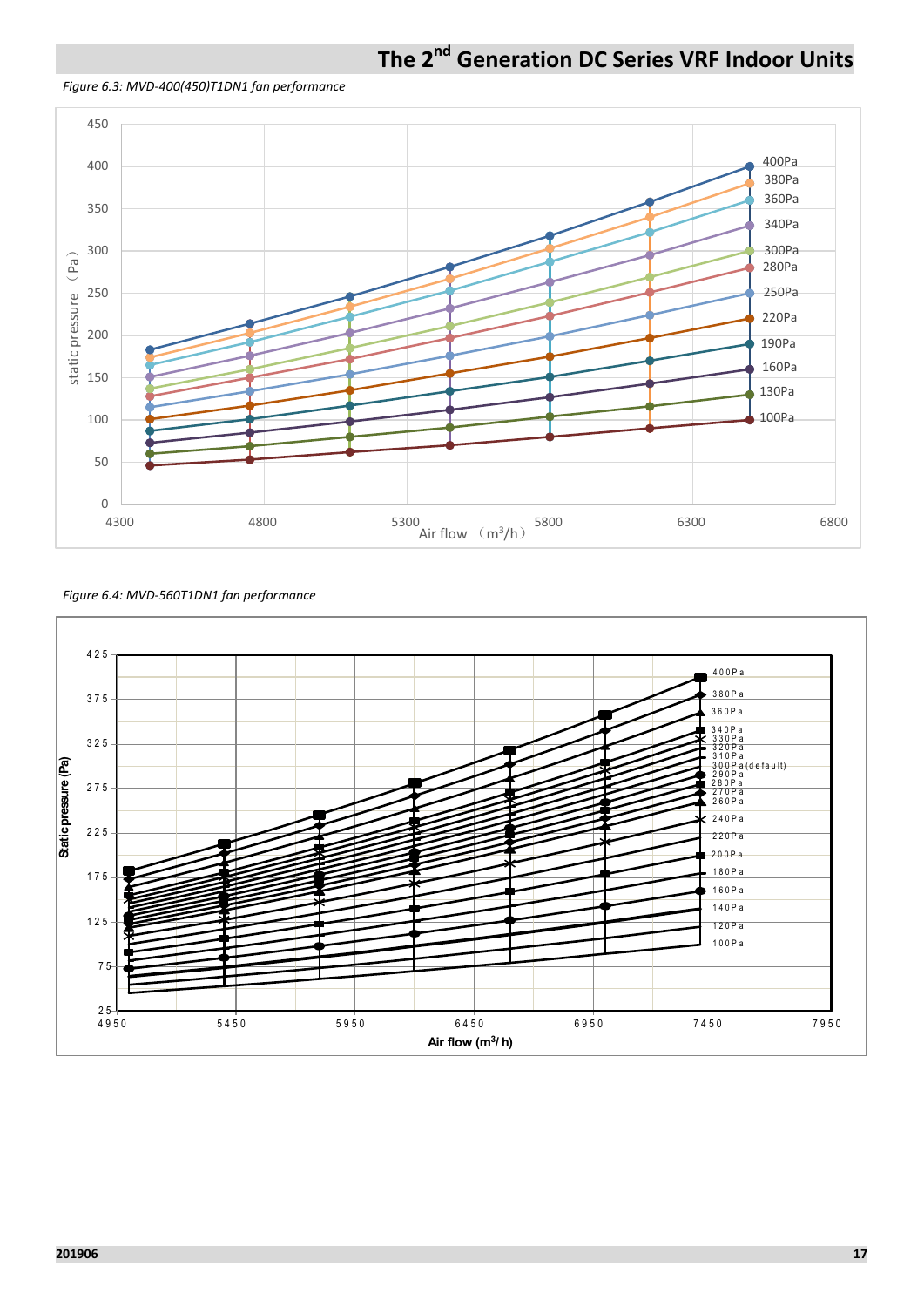#### *Table 6.1: ESP settings through DIP switch SW2*

| Capacity    | ESP <sub>1</sub> | ESP <sub>2</sub> | ESP <sub>3</sub> | ESP4  |
|-------------|------------------|------------------|------------------|-------|
| 16.0kW      | 100Pa            | 50Pa             | 170Pa            | 200Pa |
| 20.0-28.0kW | 170Pa            | 100Pa            | 200Pa            | 250Pa |
| 40-56kW     | 300Pa            | 100Pa            | 200Pa            | 400Pa |

*Table 6.2: ESP settings through the new wired controller*

| Capacity    | 00    | 01    | 02    | 03    | 04    | 05    | 06    | 07    | 08    | 09    |
|-------------|-------|-------|-------|-------|-------|-------|-------|-------|-------|-------|
| 16.0kW      | 30Pa  | 50Pa  | 60Pa  | 70Pa  | 80Pa  | 90Pa  | 100Pa | 110Pa | 120Pa | 130Pa |
| 20.0-28.0kW | 30Pa  | 50Pa  | 60Pa  | 70Pa  | 80Pa  | 90Pa  | 100Pa | 110Pa | 120Pa | 130Pa |
| 40-56kW     | 100Pa | 120Pa | 140Pa | 160Pa | 180Pa | 200Pa | 220Pa | 240Pa | 260Pa | 270Pa |
| Capacity    | 10    | 11    | 12    | 13    | 14    | 15    | 16    | 17    | 18    | 19    |
| 16.0kW      | 140Pa | 150Pa | 160Pa | 170Pa | 180Pa | 190Pa | 200Pa | 200Pa | 200Pa | 200Pa |
| 20.0-28.0kW | 140Pa | 150Pa | 160Pa | 170Pa | 180Pa | 190Pa | 200Pa | 210Pa | 230Pa | 250Pa |
| 40-56kW     | 280Pa | 290Pa | 300Pa | 310Pa | 320Pa | 330Pa | 340Pa | 360Pa | 380Pa | 400Pa |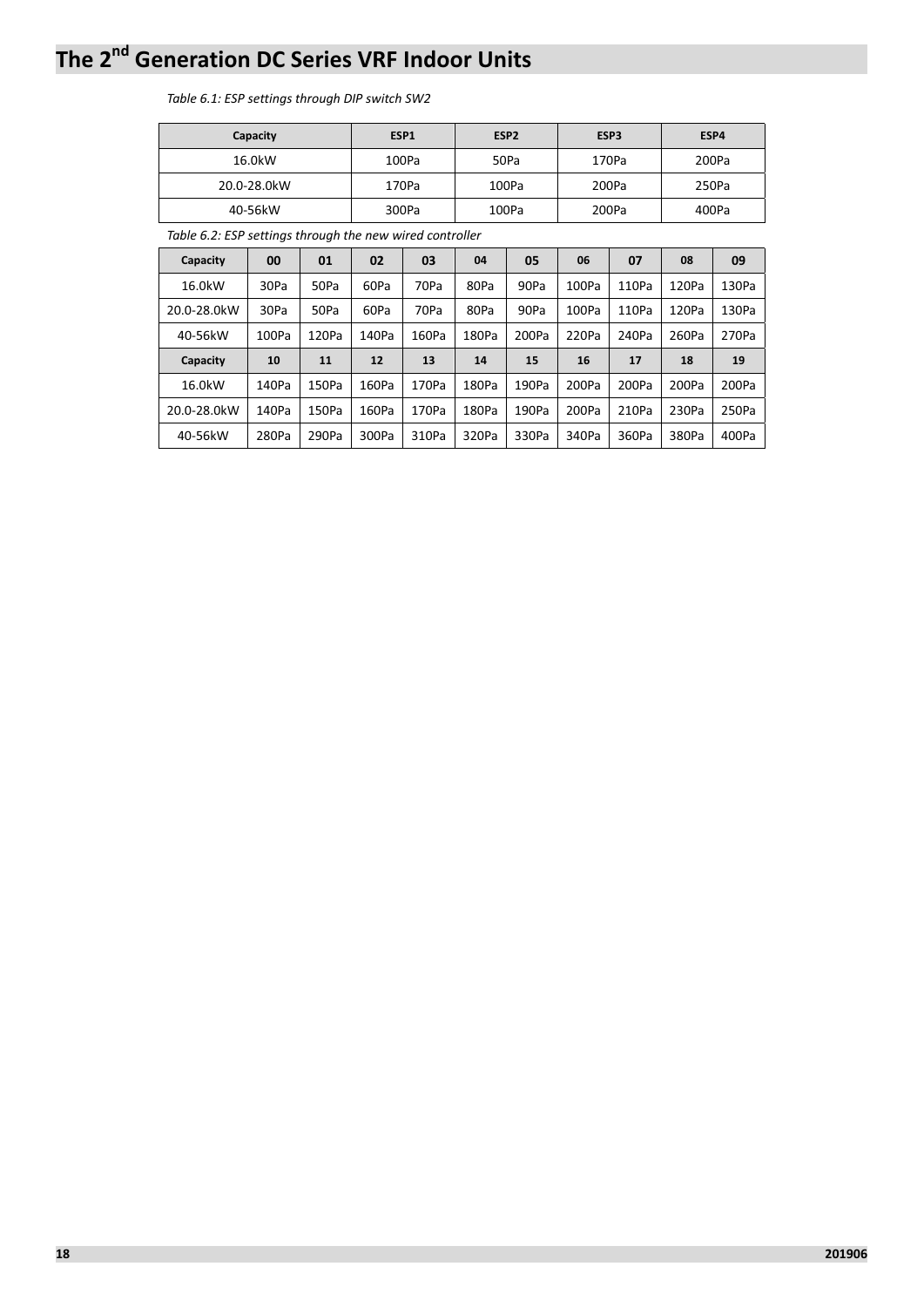## **7 Capacity Tables**

#### **7.1 Cooling Capacity Table**

*Table 7.1: High Static Pressure Duct cooling capacity* 

|          | <b>Outdoor air</b> |           | Indoor air temperature (°C WB/DB) |           |           |           |           |           |           |           |           |           |           |           |           |
|----------|--------------------|-----------|-----------------------------------|-----------|-----------|-----------|-----------|-----------|-----------|-----------|-----------|-----------|-----------|-----------|-----------|
| Capacity | temperature        |           | 14/20                             |           | 16/23     |           | 18/26     |           | 19/27     |           | 20/28     |           | 22/30     |           | 24/32     |
| (kW)     |                    | <b>TC</b> | <b>SC</b>                         | <b>TC</b> | <b>SC</b> | <b>TC</b> | <b>SC</b> | <b>TC</b> | <b>SC</b> | <b>TC</b> | <b>SC</b> | <b>TC</b> | <b>SC</b> | <b>TC</b> | <b>SC</b> |
|          | $(^{\circ}C$ DB)   | kW        | kW                                | kW        | kW        | kW        | kW        | kW        | kW        | kW        | kW        | kW        | kW        | kW        | kW        |
|          | 10.0               | 11.0      | 9.7                               | 13.0      | 10.6      | 15.0      | 11.9      | 16.0      | 12.1      | 17.0      | 12.1      | 19.0      | 12.5      | 20.8      | 12.6      |
|          | 12.0               | 11.0      | 9.7                               | 13.0      | 10.6      | 15.0      | 11.9      | 16.0      | 12.1      | 17.0      | 12.1      | 19.0      | 12.5      | 20.5      | 12.4      |
|          | 14.0               | 11.0      | 9.7                               | 13.0      | 10.6      | 15.0      | 11.9      | 16.0      | 12.1      | 17.0      | 12.1      | 19.0      | 12.5      | 20.3      | 12.3      |
|          | 16.0               | 11.0      | 9.7                               | 13.0      | 10.6      | 15.0      | 11.9      | 16.0      | 12.1      | 17.0      | 12.1      | 19.0      | 12.5      | 20.0      | 12.1      |
|          | 18.0               | 11.0      | 9.7                               | 13.0      | 10.6      | 15.0      | 11.9      | 16.0      | 12.1      | 17.0      | 12.1      | 19.0      | 12.5      | 19.5      | 11.8      |
|          | 20.0               | 11.0      | 9.7                               | 13.0      | 10.6      | 15.0      | 11.9      | 16.0      | 12.1      | 17.0      | 12.1      | 19.0      | 12.5      | 19.2      | 11.6      |
|          | 21.0               | 11.0      | 9.7                               | 13.0      | 10.6      | 15.0      | 11.9      | 16.0      | 12.1      | 17.0      | 12.1      | 19.0      | 12.5      | 18.9      | 11.4      |
|          | 23.0               | 11.0      | 9.7                               | 13.0      | 10.6      | 15.0      | 11.9      | 16.0      | 12.1      | 17.0      | 12.1      | 18.7      | 12.5      | 18.7      | 11.3      |
|          | 25.0               | 11.0      | 9.7                               | 13.0      | 10.6      | 15.0      | 11.9      | 16.0      | 12.1      | 17.0      | 12.1      | 18.6      | 12.4      | 18.6      | 11.2      |
| 16.0     | 27.0               | 11.0      | 9.7                               | 13.0      | 10.6      | 15.0      | 11.9      | 16.0      | 12.1      | 17.0      | 12.1      | 18.4      | 12.3      | 18.4      | 11.3      |
|          | 29.0               | 11.0      | 9.7                               | 13.0      | 10.6      | 15.0      | 11.9      | 16.0      | 12.1      | 17.0      | 12.1      | 18.2      | 12.2      | 18.2      | 11.2      |
|          | 31.0               | 11.0      | 9.7                               | 13.0      | 10.6      | 15.0      | 11.9      | 16.0      | 12.1      | 17.0      | 12.1      | 18.1      | 12.1      | 17.6      | 10.8      |
|          | 33.0               | 11.0      | 9.7                               | 13.0      | 10.6      | 15.0      | 11.9      | 16.0      | 12.1      | 17.0      | 12.1      | 17.9      | 12.0      | 17.6      | 10.8      |
|          | 35.0               | 11.0      | 9.7                               | 13.0      | 10.6      | 15.0      | 11.9      | 16.0      | 12.1      | 16.8      | 12.0      | 17.3      | 11.6      | 17.3      | 10.8      |
|          | 37.0               | 11.0      | 9.7                               | 13.0      | 10.6      | 15.0      | 11.9      | 16.0      | 12.1      | 16.6      | 11.9      | 17.3      | 11.6      | 17.1      | 10.7      |
|          | 39.0               | 11.0      | 9.7                               | 13.0      | 10.6      | 15.0      | 11.9      | 16.0      | 12.1      | 16.3      | 11.6      | 16.6      | 11.3      | 17.1      | 10.9      |
|          | 42.0               | 11.0      | 9.7                               | 13.0      | 10.6      | 15.0      | 11.9      | 16.0      | 12.1      | 16.3      | 11.6      | 16.6      | 11.3      | 17.1      | 10.9      |
|          | 44.0               | 11.0      | 9.7                               | 13.0      | 10.6      | 15.0      | 11.9      | 16.0      | 12.1      | 16.3      | 11.6      | 16.6      | 11.3      | 17.1      | 10.9      |
|          | 46.0               | 11.0      | 9.7                               | 13.0      | 10.6      | 15.0      | 11.9      | 16.0      | 12.1      | 16.3      | 11.6      | 16.6      | 11.3      | 17.1      | 10.9      |

Abbreviations: TC: Total capacity SC: Sensible capacity

Notes:

1. Shaded cells indicate rating condition. *Table continued on next page …*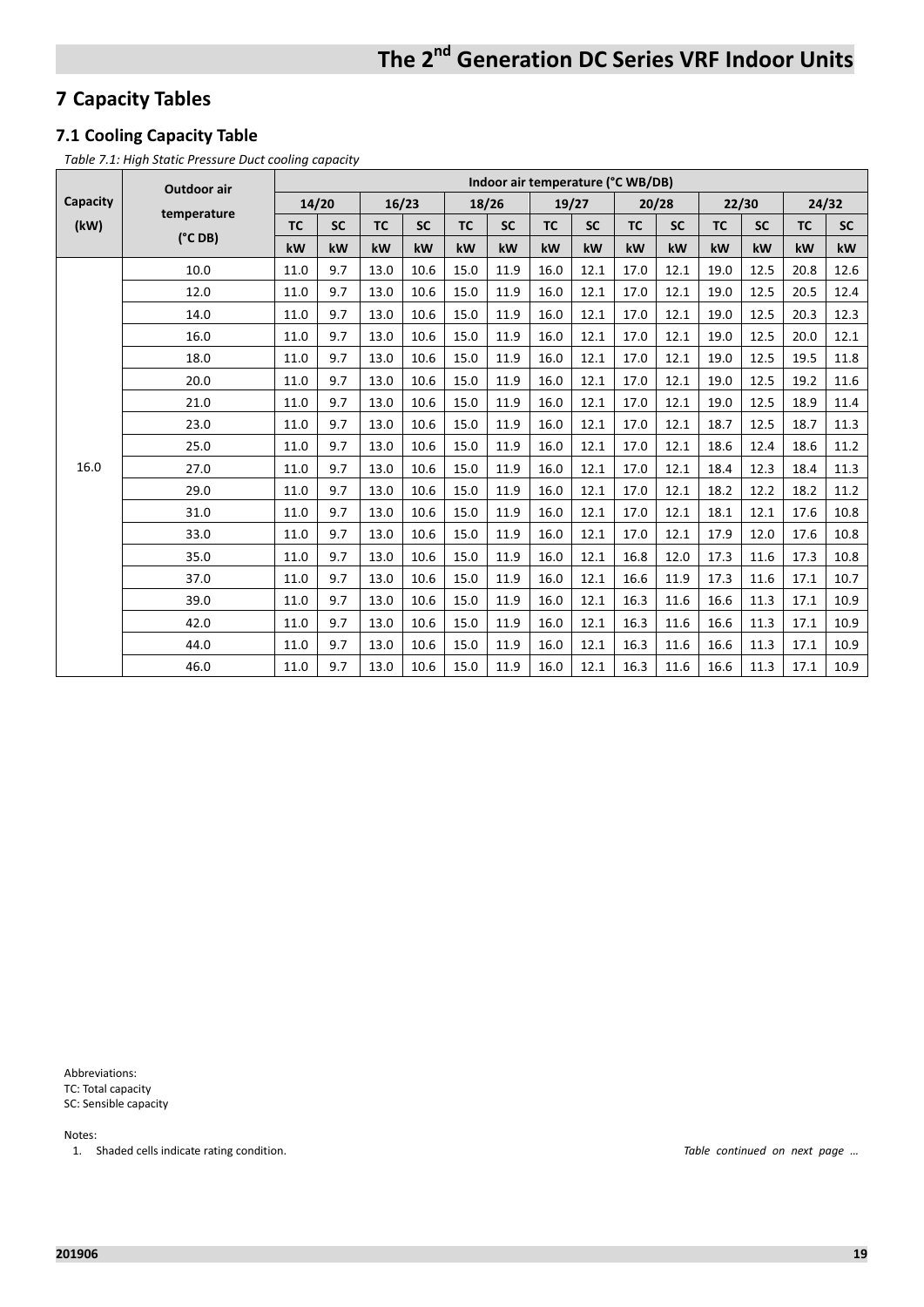|          | Outdoor air      | Indoor air temperature (°C WB/DB) |           |           |           |      |           |           |           |           |           |           |       |           |           |
|----------|------------------|-----------------------------------|-----------|-----------|-----------|------|-----------|-----------|-----------|-----------|-----------|-----------|-------|-----------|-----------|
| Capacity |                  |                                   | 14/20     |           | 16/23     |      | 18/26     |           | 19/27     |           | 20/28     |           | 22/30 |           | 24/32     |
| (kW)     | temperature      | <b>TC</b>                         | <b>SC</b> | <b>TC</b> | <b>SC</b> | TC   | <b>SC</b> | <b>TC</b> | <b>SC</b> | <b>TC</b> | <b>SC</b> | <b>TC</b> | SC    | <b>TC</b> | <b>SC</b> |
|          | $(^{\circ}C$ DB) | kW                                | kW        | kW        | kW        | kW   | kW        | kW        | kW        | kW        | kW        | kW        | kW    | kW        | kW        |
|          | 10.0             | 13.8                              | 12.1      | 16.2      | 13.3      | 18.8 | 14.8      | 20.0      | 15.1      | 21.2      | 15.1      | 23.8      | 15.7  | 26.0      | 15.7      |
|          | 12.0             | 13.8                              | 12.1      | 16.2      | 13.3      | 18.8 | 14.8      | 20.0      | 15.1      | 21.2      | 15.1      | 23.8      | 15.7  | 25.6      | 15.5      |
|          | 14.0             | 13.8                              | 12.1      | 16.2      | 13.3      | 18.8 | 14.8      | 20.0      | 15.1      | 21.2      | 15.1      | 23.8      | 15.7  | 25.4      | 15.4      |
|          | 16.0             | 13.8                              | 12.1      | 16.2      | 13.3      | 18.8 | 14.8      | 20.0      | 15.1      | 21.2      | 15.1      | 23.8      | 15.7  | 25.0      | 15.1      |
|          | 18.0             | 13.8                              | 12.1      | 16.2      | 13.3      | 18.8 | 14.8      | 20.0      | 15.1      | 21.2      | 15.1      | 23.8      | 15.7  | 24.4      | 14.8      |
|          | 20.0             | 13.8                              | 12.1      | 16.2      | 13.3      | 18.8 | 14.8      | 20.0      | 15.1      | 21.2      | 15.1      | 23.8      | 15.7  | 24.0      | 14.5      |
|          | 21.0             | 13.8                              | 12.1      | 16.2      | 13.3      | 18.8 | 14.8      | 20.0      | 15.1      | 21.2      | 15.1      | 23.8      | 15.7  | 23.6      | 14.3      |
|          | 23.0             | 13.8                              | 12.1      | 16.2      | 13.3      | 18.8 | 14.8      | 20.0      | 15.1      | 21.2      | 15.1      | 23.4      | 15.7  | 23.4      | 14.2      |
|          | 25.0             | 13.8                              | 12.1      | 16.2      | 13.3      | 18.8 | 14.8      | 20.0      | 15.1      | 21.2      | 15.1      | 23.2      | 15.5  | 23.2      | 14.0      |
| 20.0     | 27.0             | 13.8                              | 12.1      | 16.2      | 13.3      | 18.8 | 14.8      | 20.0      | 15.1      | 21.2      | 15.1      | 23.0      | 15.4  | 23.0      | 14.2      |
|          | 29.0             | 13.8                              | 12.1      | 16.2      | 13.3      | 18.8 | 14.8      | 20.0      | 15.1      | 21.2      | 15.1      | 22.8      | 15.3  | 22.8      | 14.0      |
|          | 31.0             | 13.8                              | 12.1      | 16.2      | 13.3      | 18.8 | 14.8      | 20.0      | 15.1      | 21.2      | 15.1      | 22.6      | 15.1  | 22.0      | 13.5      |
|          | 33.0             | 13.8                              | 12.1      | 16.2      | 13.3      | 18.8 | 14.8      | 20.0      | 15.1      | 21.2      | 15.1      | 22.4      | 15.0  | 22.0      | 13.5      |
|          | 35.0             | 13.8                              | 12.1      | 16.2      | 13.3      | 18.8 | 14.8      | 20.0      | 15.1      | 21.0      | 15.0      | 21.6      | 14.5  | 21.6      | 13.5      |
|          | 37.0             | 13.8                              | 12.1      | 16.2      | 13.3      | 18.8 | 14.8      | 20.0      | 15.1      | 20.8      | 14.8      | 21.6      | 14.5  | 21.4      | 13.4      |
|          | 39.0             | 13.8                              | 12.1      | 16.2      | 13.3      | 18.8 | 14.8      | 20.0      | 15.1      | 20.4      | 14.5      | 20.8      | 14.2  | 21.4      | 13.6      |
|          | 42.0             | 13.8                              | 12.1      | 16.2      | 13.3      | 18.8 | 14.8      | 20.0      | 15.1      | 20.4      | 14.5      | 20.8      | 14.2  | 21.4      | 13.6      |
|          | 44.0             | 13.8                              | 12.1      | 16.2      | 13.3      | 18.8 | 14.8      | 20.0      | 15.1      | 20.4      | 14.5      | 20.8      | 14.2  | 21.4      | 13.6      |
|          | 46.0             | 13.8                              | 12.1      | 16.2      | 13.3      | 18.8 | 14.8      | 20.0      | 15.1      | 20.4      | 14.5      | 20.8      | 14.2  | 21.4      | 13.6      |
|          | 10.0             | 17.3                              | 15.1      | 20.3      | 16.6      | 23.5 | 18.5      | 25.0      | 18.9      | 26.5      | 18.9      | 29.8      | 19.6  | 32.5      | 19.7      |
|          | 12.0             | 17.3                              | 15.1      | 20.3      | 16.6      | 23.5 | 18.5      | 25.0      | 18.9      | 26.5      | 18.9      | 29.8      | 19.6  | 32.0      | 19.4      |
|          | 14.0             | 17.3                              | 15.1      | 20.3      | 16.6      | 23.5 | 18.5      | 25.0      | 18.9      | 26.5      | 18.9      | 29.8      | 19.6  | 31.8      | 19.2      |
|          | 16.0             | 17.3                              | 15.1      | 20.3      | 16.6      | 23.5 | 18.5      | 25.0      | 18.9      | 26.5      | 18.9      | 29.8      | 19.6  | 31.3      | 18.9      |
|          | 18.0             | 17.3                              | 15.1      | 20.3      | 16.6      | 23.5 | 18.5      | 25.0      | 18.9      | 26.5      | 18.9      | 29.8      | 19.6  | 30.5      | 18.4      |
|          | 20.0             | 17.3                              | 15.1      | 20.3      | 16.6      | 23.5 | 18.5      | 25.0      | 18.9      | 26.5      | 18.9      | 29.8      | 19.6  | 30.0      | 18.1      |
|          | 21.0             | 17.3                              | 15.1      | 20.3      | 16.6      | 23.5 | 18.5      | 25.0      | 18.9      | 26.5      | 18.9      | 29.8      | 19.6  | 29.5      | 17.8      |
|          | 23.0             | 17.3                              | 15.1      | 20.3      | 16.6      | 23.5 | 18.5      | 25.0      | 18.9      | 26.5      | 18.9      | 29.3      | 19.6  | 29.3      | 17.7      |
|          | 25.0             | 17.3                              | $15.1\,$  | 20.3      | 16.6      | 23.5 | 18.5      | 25.0      | 18.9      | 26.5      | 18.9      | 29.0      | 19.4  | 29.0      | 17.5      |
| 25.0     | 27.0             | 17.3                              | 15.1      | 20.3      | 16.6      | 23.5 | 18.5      | 25.0      | 18.9      | 26.5      | 18.9      | 28.8      | 19.3  | 28.8      | 17.7      |
|          | 29.0             | 17.3                              | 15.1      | 20.3      | 16.6      | 23.5 | 18.5      | 25.0      | 18.9      | 26.5      | 18.9      | 28.5      | 19.1  | 28.5      | 17.5      |
|          | 31.0             | 17.3                              | 15.1      | 20.3      | 16.6      | 23.5 | 18.5      | 25.0      | 18.9      | 26.5      | 18.9      | 28.3      | 18.9  | 27.5      | 16.9      |
|          | 33.0             | 17.3                              | 15.1      | 20.3      | 16.6      | 23.5 | 18.5      | 25.0      | 18.9      | 26.5      | 18.9      | 28.0      | 18.7  | 27.5      | 16.9      |
|          | 35.0             | 17.3                              | 15.1      | 20.3      | 16.6      | 23.5 | 18.5      | 25.0      | 18.9      | 26.3      | 18.7      | 27.0      | 18.1  | 27.0      | 16.9      |
|          | 37.0             | 17.3                              | 15.1      | 20.3      | 16.6      | 23.5 | 18.5      | 25.0      | 18.9      | 26.0      | 18.5      | 27.0      | 18.1  | 26.8      | 16.8      |
|          | 39.0             | 17.3                              | 15.1      | 20.3      | 16.6      | 23.5 | 18.5      | 25.0      | 18.9      | 25.5      | 18.2      | 26.0      | 17.7  | 26.8      | 17.0      |
|          | 42.0             | 17.3                              | 15.1      | 20.3      | 16.6      | 23.5 | 18.5      | 25.0      | 18.9      | 25.5      | 18.2      | 26.0      | 17.7  | 26.8      | 17.0      |
|          | 44.0             | 17.3                              | 15.1      | 20.3      | 16.6      | 23.5 | 18.5      | 25.0      | 18.9      | 25.5      | 18.2      | 26.0      | 17.7  | 26.8      | 17.0      |
|          | 46.0             | 17.3                              | 15.1      | 20.3      | 16.6      | 23.5 | 18.5      | 25.0      | 18.9      | 25.5      | 18.2      | 26.0      | 17.7  | 26.8      | 17.0      |

#### *Table 7.1: High Static Pressure Duct cooling capacity (continued)*

Abbreviations:

TC: Total capacity

SC: Sensible capacity

Notes:

1. Shaded cells indicate rating condition. *Table continued on next page …*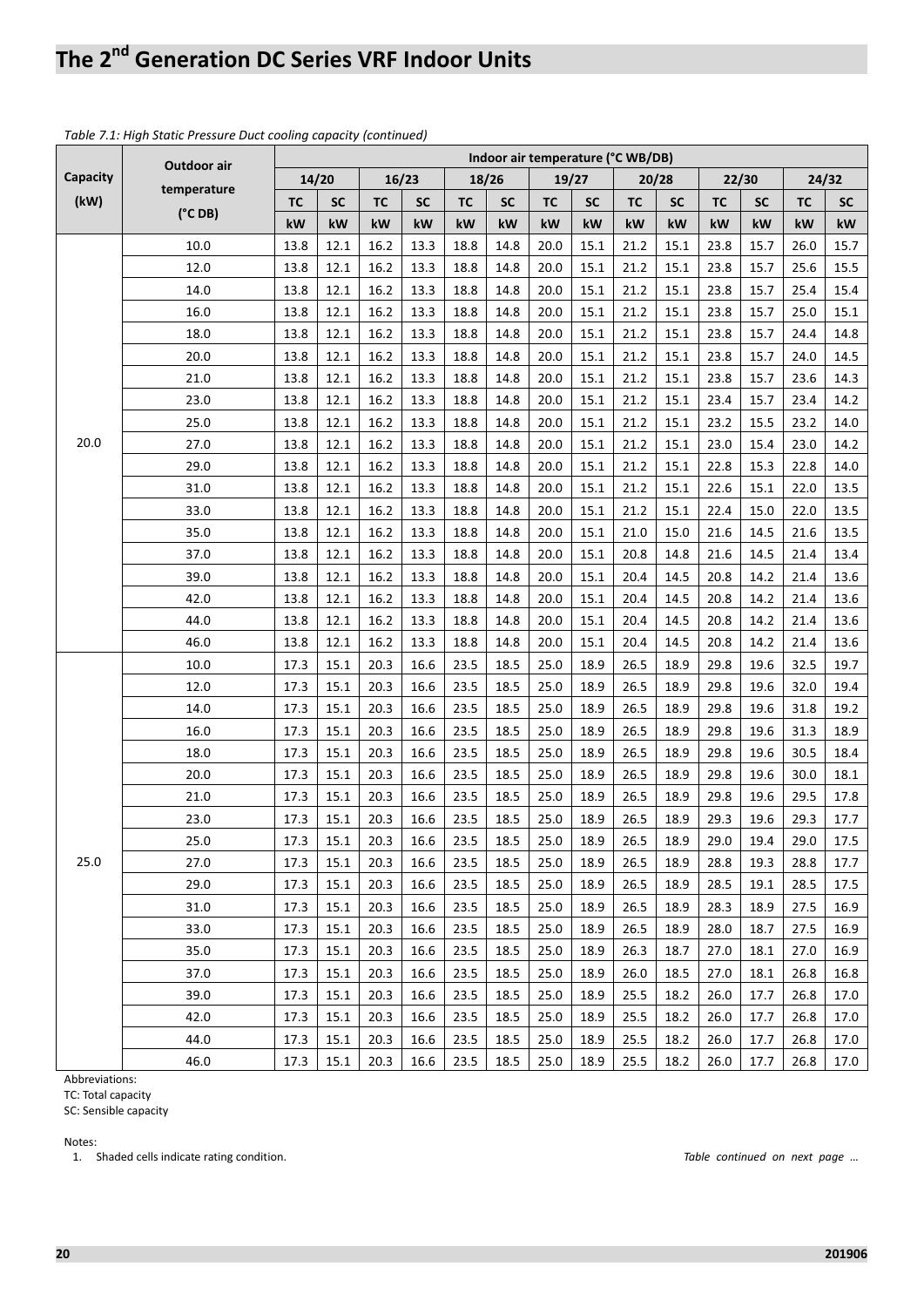#### **Capacity (kW) Outdoor air temperature (°C DB) Indoor air temperature (°C WB/DB) 14/20 16/23 18/26 19/27 20/28 22/30 24/32**  TC | SC | TC | SC | TC | SC | TC | SC | TC | SC | TC | SC | TC | SC **kW kW kW kW kW kW kW kW kW kW kW kW kW kW**  28.0 10.0 19.3 | 16.9 | 22.7 | 18.6 | 26.3 | 20.8 | 28.0 | 21.2 | 29.7 | 21.2 | 33.3 | 22.0 | 36.4 | 22.0 12.0 19.3 | 16.9 | 22.7 | 18.6 | 26.3 | 20.8 | 28.0 | 21.2 | 29.7 | 21.2 | 33.3 | 22.0 | 35.8 | 21.7 14.0 19.3 | 16.9 | 22.7 | 18.6 | 26.3 | 20.8 | 28.0 | 21.2 | 29.7 | 21.2 | 33.3 | 22.0 | 35.6 | 21.5 16.0 19.3 | 16.9 | 22.7 | 18.6 | 26.3 | 20.8 | 28.0 | 21.2 | 29.7 | 21.2 | 33.3 | 22.0 | 35.0 | 21.2 18.0 19.3 | 16.9 | 22.7 | 18.6 | 26.3 | 20.8 | 28.0 | 21.2 | 29.7 | 21.2 | 33.3 | 22.0 | 34.2 | 20.7 20.0 19.3 16.9 22.7 18.6 26.3 20.8 28.0 21.2 29.7 21.2 33.3 22.0 33.6 20.3 21.0 19.3 | 16.9 | 22.7 | 18.6 | 26.3 | 20.8 | 28.0 | 21.2 | 29.7 | 21.2 | 33.3 | 22.0 | 33.0 | 20.0 23.0 19.3 | 16.9 | 22.7 | 18.6 | 26.3 | 20.8 | 28.0 | 21.2 | 29.7 | 21.2 | 32.8 | 21.9 | 32.8 | 19.8 25.0 19.3 | 16.9 | 22.7 | 18.6 | 26.3 | 20.8 | 28.0 | 21.2 | 29.7 | 21.2 | 32.5 | 21.7 | 32.5 | 19.6 27.0 19.3 | 16.9 | 22.7 | 18.6 | 26.3 | 20.8 | 28.0 | 21.2 | 29.7 | 21.2 | 32.2 | 21.6 | 32.2 | 19.8 29.0 19.3 | 16.9 | 22.7 | 18.6 | 26.3 | 20.8 | 28.0 | 21.2 | 29.7 | 21.2 | 31.9 | 21.4 | 31.9 | 19.6 31.0 19.3 | 16.9 | 22.7 | 18.6 | 26.3 | 20.8 | 28.0 | 21.2 | 29.7 | 21.2 | 31.6 | 21.2 | 30.8 | 19.0 33.0 19.3 | 16.9 | 22.7 | 18.6 | 26.3 | 20.8 | 28.0 | 21.2 | 29.7 | 21.2 | 31.4 | 21.0 | 30.8 | 19.0 35.0 19.3 | 16.9 | 22.7 | 18.6 | 26.3 | 20.8 | 28.0 | 21.2 | 29.4 | 21.0 | 30.2 | 20.2 | 30.2 | 18.9 37.0 19.3 16.9 22.7 18.6 26.3 20.8 28.0 21.2 29.1 20.8 30.2 20.2 30.0 18.8 39.0 19.3 | 16.9 | 22.7 | 18.6 | 26.3 | 20.8 | 28.0 | 21.2 | 28.6 | 20.4 | 29.1 | 19.8 | 30.0 | 19.1 42.0 19.3 | 16.9 | 22.7 | 18.6 | 26.3 | 20.8 | 28.0 | 21.2 | 28.6 | 20.4 | 29.1 | 19.8 | 30.0 | 19.1 44.0 19.3 | 16.9 | 22.7 | 18.6 | 26.3 | 20.8 | 28.0 | 21.2 | 28.6 | 20.4 | 29.1 | 19.8 | 30.0 | 19.1 46.0 19.3 | 16.9 | 22.7 | 18.6 | 26.3 | 20.8 | 28.0 | 21.2 | 28.6 | 20.4 | 29.1 | 19.8 | 30.0 | 19.1 40.0 10.0 27.6 24.1 32.4 26.6 37.6 29.6 40.0 30.2 42.4 30.2 47.6 31.4 52.0 31.4 12.0 27.6 24.1 32.4 26.6 37.6 29.6 40.0 30.2 42.4 30.2 47.6 31.4 51.2 31.0 14.0 27.6 24.1 32.4 26.6 37.6 29.6 40.0 30.2 42.4 30.2 47.6 31.4 50.8 30.7 16.0 27.6 24.1 32.4 26.6 37.6 29.6 40.0 30.2 42.4 30.2 47.6 31.4 50.0 30.2 18.0 27.6 24.1 32.4 26.6 37.6 29.6 40.0 30.2 42.4 30.2 47.6 31.4 48.8 29.5 20.0 27.6 24.1 32.4 26.6 37.6 29.6 40.0 30.2 42.4 30.2 47.6 31.4 48.0 29.0 21.0 27.6 24.1 32.4 26.6 37.6 29.6 40.0 30.2 42.4 30.2 47.6 31.4 47.2 28.5 23.0 27.6 24.1 32.4 26.6 37.6 29.6 40.0 30.2 42.4 30.2 46.8 31.3 46.8 28.3 25.0 27.6 24.1 32.4 26.6 37.6 29.6 40.0 30.2 42.4 30.2 46.4 31.1 46.4 28.1 27.0 27.6 24.1 32.4 26.6 37.6 29.6 40.0 30.2 42.4 30.2 46.0 30.8 46.0 28.3 29.0 27.6 24.1 32.4 26.6 37.6 29.6 40.0 30.2 42.4 30.2 45.6 30.5 45.6 28.1 31.0 27.6 24.1 32.4 26.6 37.6 29.6 40.0 30.2 42.4 30.2 45.2 30.3 44.0 27.1 33.0 27.6 24.1 32.4 26.6 37.6 29.6 40.0 30.2 42.4 30.2 44.8 30.0 44.0 27.1 35.0 27.6 24.1 32.4 26.6 37.6 29.6 40.0 30.2 42.0 29.9 43.2 28.9 43.2 27.1 37.0 27.6 24.1 32.4 26.6 37.6 29.6 40.0 30.2 41.6 29.7 43.2 28.9 42.8 26.8 39.0 27.6 24.1 32.4 26.6 37.6 29.6 40.0 30.2 40.8 29.1 41.6 28.3 42.8 27.3 42.0 27.6 24.1 32.4 26.6 37.6 29.6 40.0 30.2 40.8 29.1 41.6 28.3 42.8 27.3 44.0 27.6 24.1 32.4 26.6 37.6 29.6 40.0 30.2 42.4 30.2 47.6 31.4 52.0 31.4 46.0 27.6 24.1 32.4 26.6 37.6 29.6 40.0 30.2 42.4 30.2 47.6 31.4 51.2 31.0

#### *Table 7.1: High Static Pressure Duct cooling capacity (continued)*

Abbreviations:

TC: Total capacity

SC: Sensible capacity

Notes:

1. Shaded cells indicate rating condition.

*Table continued on next page …*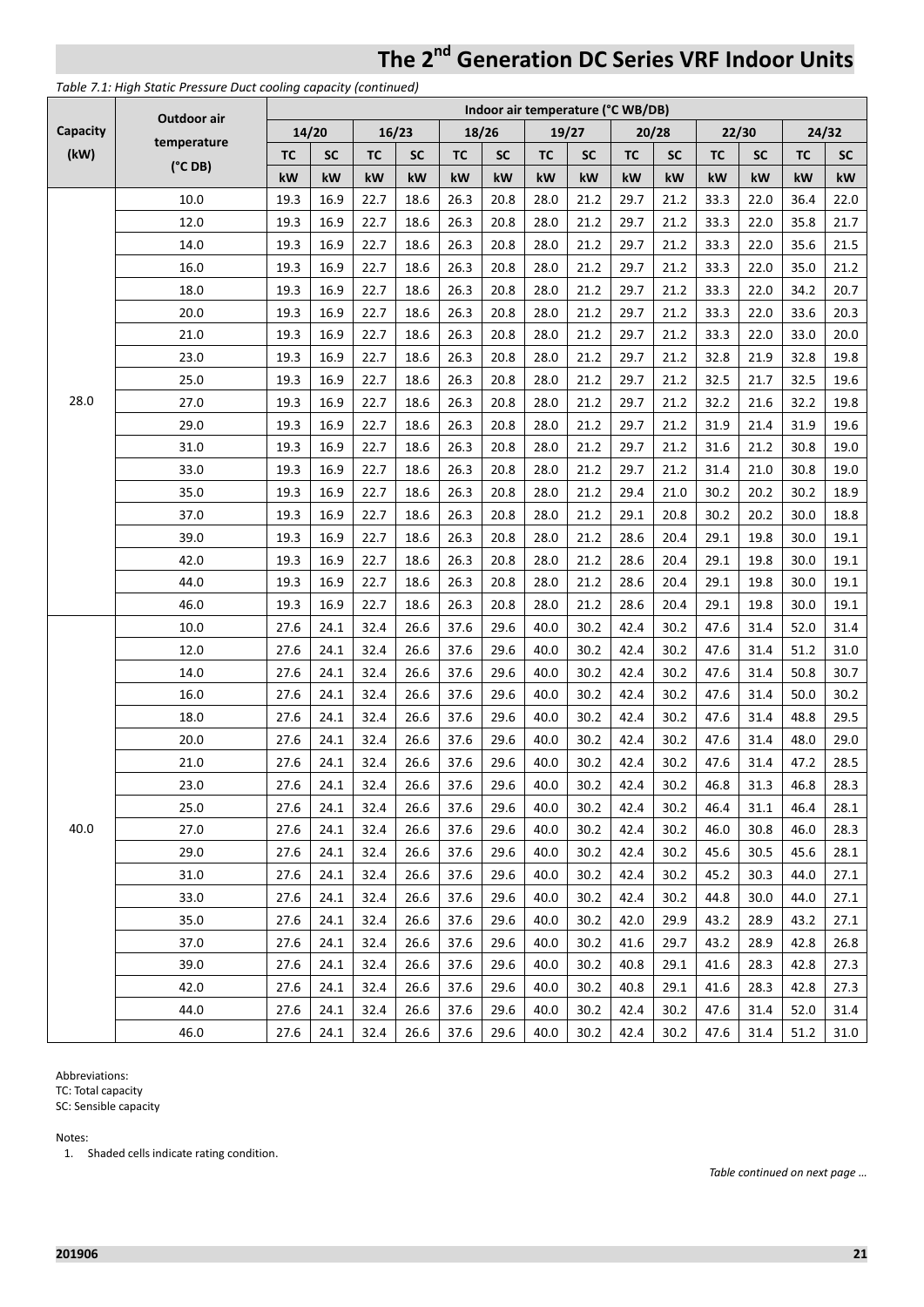*Table 7.1: High Static Pressure Duct cooling capacity (continued)* 

|          | Outdoor air      |           |           |           |           |           |           | Indoor air temperature (°C WB/DB) |           |           |           |           |           |           |           |
|----------|------------------|-----------|-----------|-----------|-----------|-----------|-----------|-----------------------------------|-----------|-----------|-----------|-----------|-----------|-----------|-----------|
| Capacity |                  |           | 14/20     |           | 16/23     |           | 18/26     |                                   | 19/27     |           | 20/28     |           | 22/30     |           | 24/32     |
| (kW)     | temperature      | <b>TC</b> | <b>SC</b> | <b>TC</b> | <b>SC</b> | <b>TC</b> | <b>SC</b> | <b>TC</b>                         | <b>SC</b> | <b>TC</b> | <b>SC</b> | <b>TC</b> | <b>SC</b> | <b>TC</b> | <b>SC</b> |
|          | $(^{\circ}C$ DB) | kW        | kW        | kW        | kW        | kW        | kW        | kW                                | kW        | kW        | kW        | kW        | kW        | kW        | kW        |
|          | 10.0             | 31.1      | 27.2      | 36.5      | 29.9      | 42.3      | 33.3      | 45.0                              | 34.0      | 47.7      | 34.0      | 53.6      | 35.3      | 58.5      | 35.4      |
|          | 12.0             | 31.1      | 27.2      | 36.5      | 29.9      | 42.3      | 33.3      | 45.0                              | 34.0      | 47.7      | 34.0      | 53.6      | 35.3      | 57.6      | 34.8      |
|          | 14.0             | 31.1      | 27.2      | 36.5      | 29.9      | 42.3      | 33.3      | 45.0                              | 34.0      | 47.7      | 34.0      | 53.6      | 35.3      | 57.2      | 34.6      |
|          | 16.0             | 31.1      | 27.2      | 36.5      | 29.9      | 42.3      | 33.3      | 45.0                              | 34.0      | 47.7      | 34.0      | 53.6      | 35.3      | 56.3      | 34.0      |
|          | 18.0             | 31.1      | 27.2      | 36.5      | 29.9      | 42.3      | 33.3      | 45.0                              | 34.0      | 47.7      | 34.0      | 53.6      | 35.3      | 54.9      | 33.2      |
|          | 20.0             | 31.1      | 27.2      | 36.5      | 29.9      | 42.3      | 33.3      | 45.0                              | 34.0      | 47.7      | 34.0      | 53.6      | 35.3      | 54.0      | 32.7      |
|          | 21.0             | 31.1      | 27.2      | 36.5      | 29.9      | 42.3      | 33.3      | 45.0                              | 34.0      | 47.7      | 34.0      | 53.6      | 35.3      | 53.1      | 32.1      |
|          | 23.0             | 31.1      | 27.2      | 36.5      | 29.9      | 42.3      | 33.3      | 45.0                              | 34.0      | 47.7      | 34.0      | 52.7      | 35.3      | 52.7      | 31.8      |
|          | 25.0             | 31.1      | 27.2      | 36.5      | 29.9      | 42.3      | 33.3      | 45.0                              | 34.0      | 47.7      | 34.0      | 52.2      | 35.0      | 52.2      | 31.6      |
| 45.0     | 27.0             | 31.1      | 27.2      | 36.5      | 29.9      | 42.3      | 33.3      | 45.0                              | 34.0      | 47.7      | 34.0      | 51.8      | 34.7      | 51.8      | 31.9      |
|          | 29.0             | 31.1      | 27.2      | 36.5      | 29.9      | 42.3      | 33.3      | 45.0                              | 34.0      | 47.7      | 34.0      | 51.3      | 34.4      | 51.3      | 31.6      |
|          | 31.0             | 31.1      | 27.2      | 36.5      | 29.9      | 42.3      | 33.3      | 45.0                              | 34.0      | 47.7      | 34.0      | 50.9      | 34.0      | 49.5      | 30.5      |
|          | 33.0             | 31.1      | 27.2      | 36.5      | 29.9      | 42.3      | 33.3      | 45.0                              | 34.0      | 47.7      | 34.0      | 50.4      | 33.7      | 49.5      | 30.5      |
|          | 35.0             | 31.1      | 27.2      | 36.5      | 29.9      | 42.3      | 33.3      | 45.0                              | 34.0      | 47.3      | 33.7      | 48.6      | 32.5      | 48.6      | 30.4      |
|          | 37.0             | 31.1      | 27.2      | 36.5      | 29.9      | 42.3      | 33.3      | 45.0                              | 34.0      | 46.8      | 33.4      | 48.6      | 32.5      | 48.2      | 30.2      |
|          | 39.0             | 31.1      | 27.2      | 36.5      | 29.9      | 42.3      | 33.3      | 45.0                              | 34.0      | 45.9      | 32.7      | 46.8      | 31.8      | 48.2      | 30.7      |
|          | 42.0             | 31.1      | 27.2      | 36.5      | 29.9      | 42.3      | 33.3      | 45.0                              | 34.0      | 45.9      | 32.7      | 46.8      | 31.8      | 48.2      | 30.7      |
|          | 44.0             | 31.1      | 27.2      | 36.5      | 29.9      | 42.3      | 33.3      | 45.0                              | 34.0      | 45.9      | 32.7      | 46.8      | 31.8      | 48.2      | 30.7      |
|          | 46.0             | 31.1      | 27.2      | 36.5      | 29.9      | 42.3      | 33.3      | 45.0                              | 34.0      | 45.9      | 32.7      | 46.8      | 31.8      | 48.2      | 30.7      |
|          | 10.0             | 38.6      | 33.8      | 45.4      | 37.2      | 52.6      | 41.5      | 56.0                              | 42.3      | 59.4      | 42.3      | 66.6      | 43.9      | 72.8      | 44.0      |
|          | 12.0             | 38.6      | 33.8      | 45.4      | 37.2      | 52.6      | 41.5      | 56.0                              | 42.3      | 59.4      | 42.3      | 66.6      | 43.9      | 71.7      | 43.4      |
|          | 14.0             | 38.6      | 33.8      | 45.4      | 37.2      | 52.6      | 41.5      | 56.0                              | 42.3      | 59.4      | 42.3      | 66.6      | 43.9      | 71.1      | 43.0      |
|          | 16.0             | 38.6      | 33.8      | 45.4      | 37.2      | 52.6      | 41.5      | 56.0                              | 42.3      | 59.4      | 42.3      | 66.6      | 43.9      | 70.0      | 42.3      |
|          | 18.0             | 38.6      | 33.8      | 45.4      | 37.2      | 52.6      | 41.5      | 56.0                              | 42.3      | 59.4      | 42.3      | 66.6      | 43.9      | 68.3      | 41.3      |
|          | 20.0             | 38.6      | 33.8      | 45.4      | 37.2      | 52.6      | 41.5      | 56.0                              | 42.3      | 59.4      | 42.3      | 66.6      | 43.9      | 67.2      | 40.6      |
|          | 21.0             | 38.6      | 33.8      | 45.4      | 37.2      | 52.6      | 41.5      | 56.0                              | 42.3      | 59.4      | 42.3      | 66.6      | 43.9      | 66.1      | 40.0      |
|          | 23.0             | 38.6      | 33.8      | 45.4      | 37.2      | 52.6      | 41.5      | 56.0                              | 42.3      | 59.4      | 42.3      | 65.5      | 43.9      | 65.5      | 39.6      |
|          | 25.0             | 38.6      | 33.8      | 45.4      | 37.2      | 52.6      | 41.5      | 56.0                              | 42.3      | 59.4      | 42.3      | 65.0      | 43.5      | 65.0      | 39.3      |
| 56.0     | 27.0             | 38.6      | 33.8      | 45.4      | 37.2      | 52.6      | 41.5      | 56.0                              | 42.3      | 59.4      | 42.3      | 64.4      | 43.1      | 64.4      | 39.6      |
|          | 29.0             | 38.6      | 33.8      | 45.4      | 37.2      | 52.6      | 41.5      | 56.0                              | 42.3      | 59.4      | 42.3      | 63.8      | 42.7      | 63.8      | 39.3      |
|          | 31.0             | 38.6      | 33.8      | 45.4      | 37.2      | 52.6      | 41.5      | 56.0                              | 42.3      | 59.4      | 42.3      | 63.3      | 42.4      | 61.6      | 37.9      |
|          | 33.0             | 38.6      | 33.8      | 45.4      | 37.2      | 52.6      | 41.5      | 56.0                              | 42.3      | 59.4      | 42.3      | 62.7      | 42.0      | 61.6      | 37.9      |
|          | 35.0             | 38.6      | 33.8      | 45.4      | 37.2      | 52.6      | 41.5      | 56.0                              | 42.3      | 58.8      | 41.9      | 60.5      | 40.5      | 60.5      | 37.9      |
|          | 37.0             | 38.6      | 33.8      | 45.4      | 37.2      | 52.6      | 41.5      | 56.0                              | 42.3      | 58.2      | 41.5      | 60.5      | 40.5      | 59.9      | 37.5      |
|          | 39.0             | 38.6      | 33.8      | 45.4      | 37.2      | 52.6      | 41.5      | 56.0                              | 42.3      | 57.1      | 40.7      | 58.2      | 39.6      | 59.9      | 38.2      |
|          | 42.0             | 38.6      | 33.8      | 45.4      | 37.2      | 52.6      | 41.5      | 56.0                              | 42.3      | 57.1      | 40.7      | 58.2      | 39.6      | 59.9      | 38.2      |
|          | 44.0             | 38.6      | 33.8      | 45.4      | 37.2      | 52.6      | 41.5      | 56.0                              | 42.3      | 57.1      | 40.7      | 58.2      | 39.6      | 59.9      | 38.2      |
|          | 46.0             | 38.6      | 33.8      | 45.4      | 37.2      | 52.6      | 41.5      | 56.0                              | 42.3      | 57.1      | 40.7      | 58.2      | 39.6      | 59.9      | 38.2      |

Abbreviations:

TC: Total capacity

SC: Sensible capacity

Notes:

1. Shaded cells indicate rating condition.

*Table continued on next page …*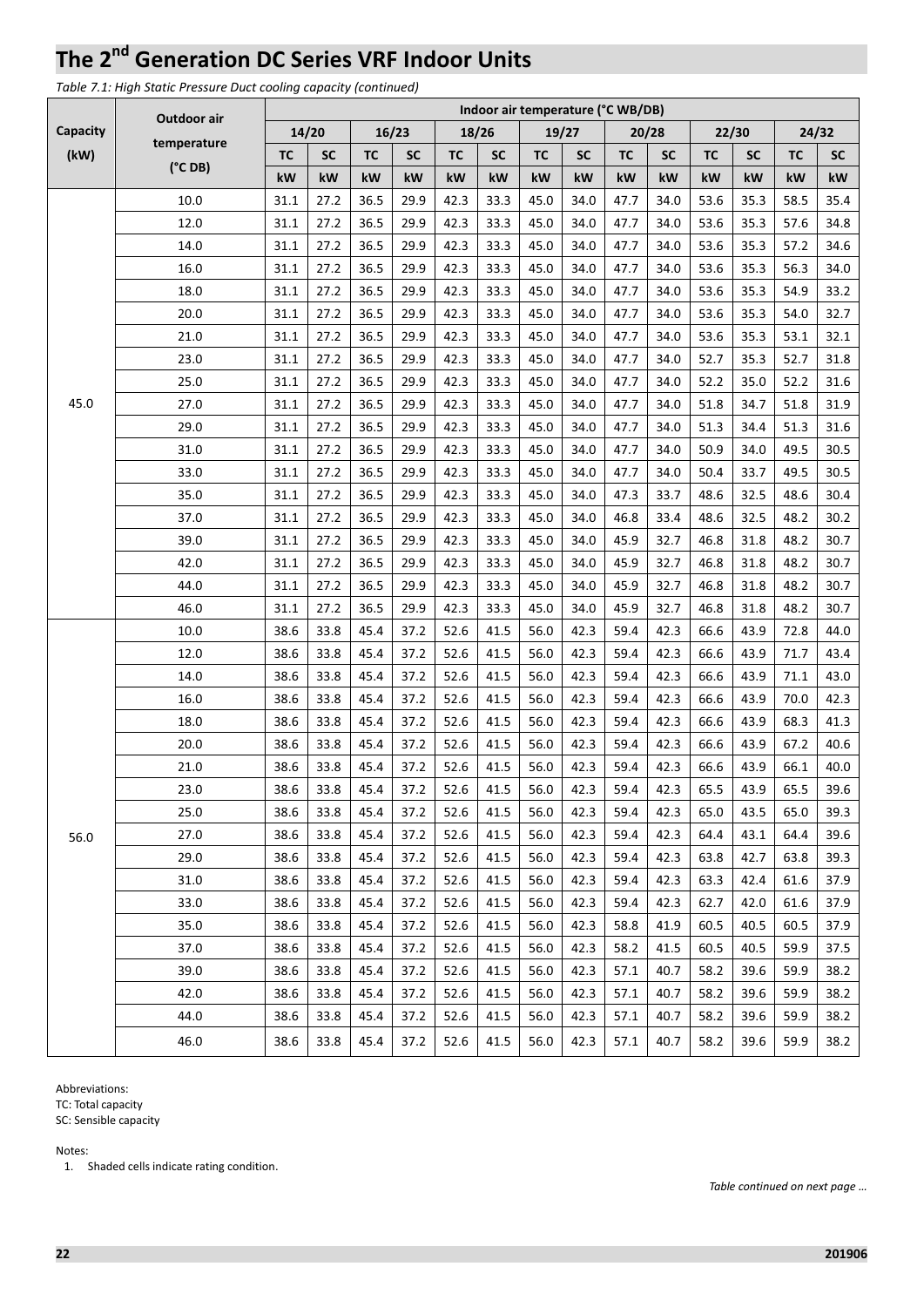#### **7.2 Heating Capacity Table**

*Table 7.2: High Static Pressure Duct heating capacity*

|          |           | Outdoor air      |           |           | Indoor air temperature (°C DB) |           |       |           |
|----------|-----------|------------------|-----------|-----------|--------------------------------|-----------|-------|-----------|
| Capacity |           |                  | 16        | 18        | 20                             | 21        | 22    | 24        |
| (kW)     |           | temperature (°C) | <b>TC</b> | <b>TC</b> | <b>TC</b>                      | <b>TC</b> | TC    | <b>TC</b> |
|          | <b>WB</b> | <b>DB</b>        | kW        | kW        | kW                             | kW        | kW    | kW        |
|          | $-20$     | $-19.8$          | 9.52      | 9.52      | 9.52                           | 9.52      | 9.52  | 9.52      |
|          | $-19$     | $-18.8$          | 10.20     | 10.20     | 10.20                          | 10.20     | 10.20 | 10.20     |
|          | $-17$     | $-16.7$          | 10.71     | 10.71     | 10.71                          | 10.71     | 10.71 | 10.71     |
|          | $-15$     | $-14.7$          | 11.05     | 11.05     | 11.05                          | 11.05     | 11.05 | 11.05     |
|          | $-13.00$  | $-12.60$         | 11.73     | 11.73     | 11.73                          | 11.73     | 11.73 | 11.73     |
|          | $-11.00$  | $-10.50$         | 11.90     | 12.07     | 12.07                          | 12.07     | 12.07 | 12.07     |
|          | $-10.00$  | $-9.50$          | 12.41     | 12.41     | 12.41                          | 12.41     | 12.41 | 12.41     |
|          | $-9.10$   | $-8.50$          | 12.75     | 12.75     | 12.75                          | 12.75     | 12.75 | 12.75     |
|          | $-7.60$   | $-7.00$          | 12.92     | 12.92     | 12.92                          | 12.92     | 12.92 | 12.92     |
| 16.0     | $-5.60$   | $-5.00$          | 13.43     | 13.43     | 13.43                          | 13.43     | 13.43 | 13.43     |
|          | $-3.70$   | $-3.00$          | 14.11     | 14.11     | 14.11                          | 14.11     | 14.11 | 14.11     |
|          | $-0.70$   | 0.00             | 15.13     | 15.13     | 15.13                          | 15.13     | 15.13 | 14.28     |
|          | 2.20      | 3.00             | 15.98     | 15.98     | 15.98                          | 15.98     | 15.64 | 14.28     |
|          | 4.10      | 5.00             | 16.49     | 16.49     | 16.49                          | 16.49     | 15.64 | 14.28     |
|          | 6.00      | 7.00             | 17.00     | 17.00     | 17.00                          | 16.49     | 15.64 | 14.28     |
|          | 7.90      | 9.00             | 17.51     | 17.51     | 17.00                          | 16.49     | 15.64 | 14.28     |
|          | 9.80      | 11.00            | 18.02     | 18.02     | 17.00                          | 16.49     | 15.64 | 14.28     |
|          | 11.80     | 13.00            | 18.70     | 18.36     | 17.00                          | 16.49     | 15.64 | 14.28     |
|          | 13.70     | 15.00            | 19.21     | 18.36     | 17.00                          | 16.49     | 15.64 | 14.28     |

Abbreviations: TC: Total capacity

Notes:

1. Shaded cells indicate rating condition. *Table continued on next page …*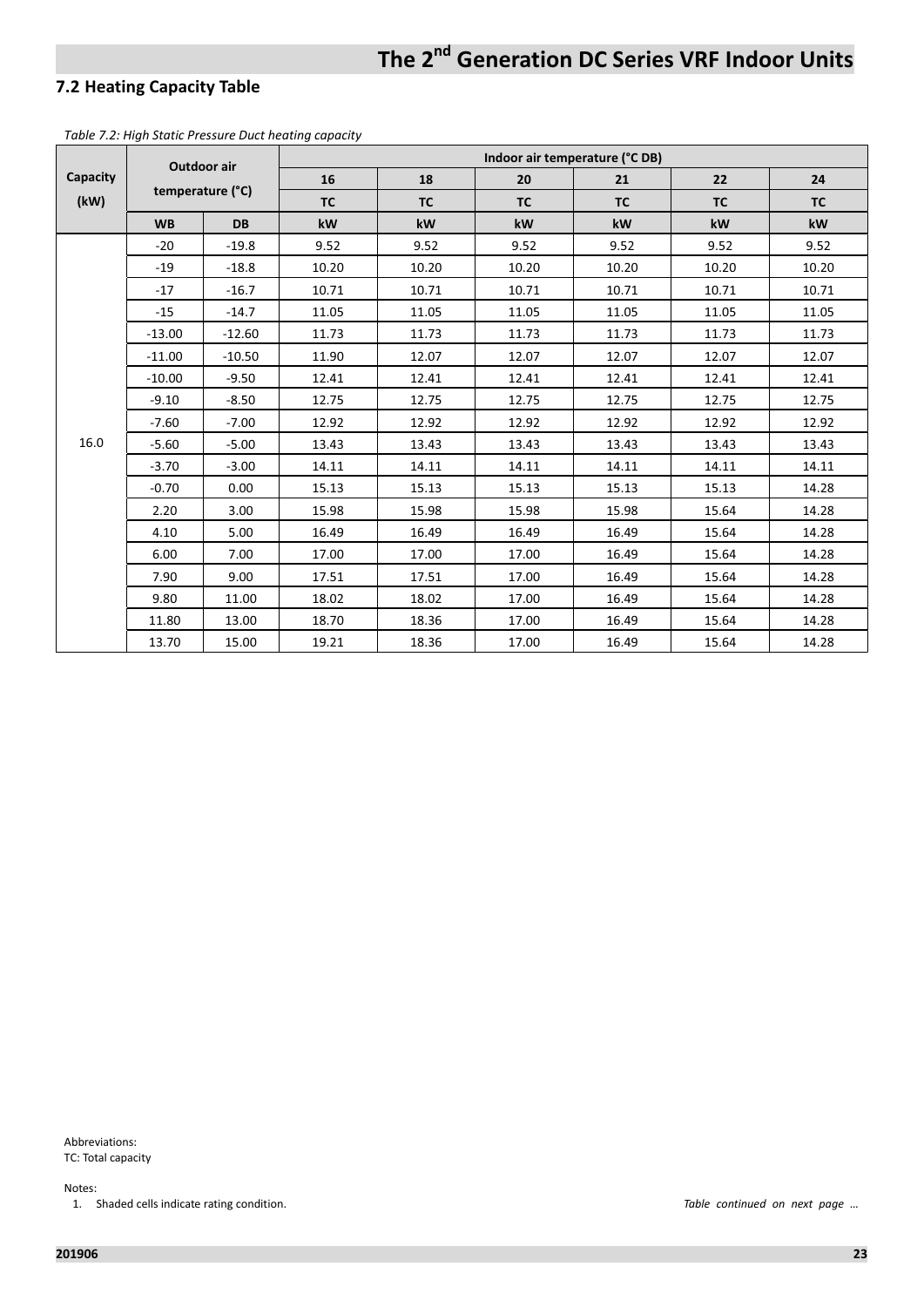*Table 7.2: High Static Pressure Duct heating capacity (continued)*

|          | Outdoor air |                  |           | Indoor air temperature (°C DB) |                |           |           |           |  |  |  |  |  |
|----------|-------------|------------------|-----------|--------------------------------|----------------|-----------|-----------|-----------|--|--|--|--|--|
| Capacity |             |                  | 16        | 18                             | 20             | 21        | 22        | 24        |  |  |  |  |  |
| (kW)     |             | temperature (°C) | <b>TC</b> | <b>TC</b>                      | <b>TC</b>      | <b>TC</b> | <b>TC</b> | <b>TC</b> |  |  |  |  |  |
|          | <b>WB</b>   | <b>DB</b>        | kW        | kW                             | kW             | kW        | kW        | kW        |  |  |  |  |  |
|          | $-20$       | $-19.8$          | 12.60     | 12.60                          | 12.60          | 12.60     | 12.60     | 12.60     |  |  |  |  |  |
|          | -19         | $-18.8$          | 13.50     | 13.50                          | 13.50          | 13.50     | 13.50     | 13.50     |  |  |  |  |  |
|          | $-17$       | $-16.7$          | 14.18     | 14.18                          | 14.18          | 14.18     | 14.18     | 14.18     |  |  |  |  |  |
|          | $-15$       | $-14.7$          | 14.63     | 14.63                          | 14.63          | 14.63     | 14.63     | 14.63     |  |  |  |  |  |
|          | $-13.00$    | $-12.60$         | 15.53     | 15.53                          | 15.53<br>15.53 |           | 15.53     | 15.53     |  |  |  |  |  |
|          | $-11.00$    | $-10.50$         | 15.75     | 15.98                          | 15.98          | 15.98     | 15.98     | 15.98     |  |  |  |  |  |
|          | $-10.00$    | $-9.50$          | 16.43     | 16.43                          | 16.43          | 16.43     | 16.43     | 16.43     |  |  |  |  |  |
|          | $-9.10$     | $-8.50$          | 16.88     | 16.88                          | 16.88          | 16.88     | 16.88     | 16.88     |  |  |  |  |  |
|          | $-7.60$     | $-7.00$          | 17.10     | 17.10                          | 17.10          | 17.10     | 17.10     | 17.10     |  |  |  |  |  |
| 20.0     | $-5.60$     | $-5.00$          | 17.78     | 17.78                          | 17.78          | 17.78     | 17.78     | 17.78     |  |  |  |  |  |
|          | $-3.70$     | $-3.00$          | 18.68     | 18.68                          | 18.68          | 18.68     | 18.68     | 18.68     |  |  |  |  |  |
|          | $-0.70$     | 0.00             | 20.03     | 20.03                          | 20.03          | 20.03     | 20.03     | 18.90     |  |  |  |  |  |
|          | 2.20        | 3.00             | 21.15     | 21.15                          | 21.15          | 21.15     | 20.70     | 18.90     |  |  |  |  |  |
|          | 4.10        | 5.00             | 21.83     | 21.83                          | 21.83          | 21.83     | 20.70     | 18.90     |  |  |  |  |  |
|          | 6.00        | 7.00             | 22.50     | 22.50                          | 22.50          | 21.83     | 20.70     | 18.90     |  |  |  |  |  |
|          | 7.90        | 9.00             | 23.18     | 23.18                          | 22.50          | 21.83     | 20.70     | 18.90     |  |  |  |  |  |
|          | 9.80        | 11.00            | 23.85     | 23.85                          | 22.50          | 21.83     | 20.70     | 18.90     |  |  |  |  |  |
|          | 11.80       | 13.00            | 24.75     | 24.30                          | 22.50          | 21.83     | 20.70     | 18.90     |  |  |  |  |  |
|          | 13.70       | 15.00            | 25.43     | 24.30                          | 22.50          | 21.83     | 20.70     | 18.90     |  |  |  |  |  |
|          | $-20$       | $-19.8$          | 14.56     | 14.56                          | 14.56          | 14.56     | 14.56     | 14.56     |  |  |  |  |  |
|          | -19         | $-18.8$          | 15.60     | 15.60                          | 15.60          | 15.60     | 15.60     | 15.60     |  |  |  |  |  |
|          | $-17$       | $-16.7$          | 16.38     | 16.38                          | 16.38          | 16.38     | 16.38     | 16.38     |  |  |  |  |  |
|          | $-15$       | $-14.7$          | 16.90     | 16.90                          | 16.90          | 16.90     | 16.90     | 16.90     |  |  |  |  |  |
|          | $-13.00$    | $-12.60$         | 17.94     | 17.94                          | 17.94          | 17.94     | 17.94     | 17.94     |  |  |  |  |  |
|          | $-11.00$    | $-10.50$         | 18.20     | 18.46                          | 18.46          | 18.46     | 18.46     | 18.46     |  |  |  |  |  |
|          | $-10.00$    | $-9.50$          | 18.98     | 18.98                          | 18.98          | 18.98     | 18.98     | 18.98     |  |  |  |  |  |
|          | $-9.10$     | $-8.50$          | 19.50     | 19.50                          | 19.50          | 19.50     | 19.50     | 19.50     |  |  |  |  |  |
|          | $-7.60$     | $-7.00$          | 19.76     | 19.76                          | 19.76          | 19.76     | 19.76     | 19.76     |  |  |  |  |  |
| 25.0     | -5.60       | $-5.00$          | 20.54     | 20.54                          | 20.54          | 20.54     | 20.54     | 20.54     |  |  |  |  |  |
|          | $-3.70$     | $-3.00$          | 21.58     | 21.58                          | 21.58          | 21.58     | 21.58     | 21.58     |  |  |  |  |  |
|          | $-0.70$     | 0.00             | 23.14     | 23.14                          | 23.14          | 23.14     | 23.14     | 21.84     |  |  |  |  |  |
|          | 2.20        | 3.00             | 24.44     | 24.44                          | 24.44          | 24.44     | 23.92     | 21.84     |  |  |  |  |  |
|          | 4.10        | 5.00             | 25.22     | 25.22                          | 25.22          | 25.22     | 23.92     | 21.84     |  |  |  |  |  |
|          | 6.00        | 7.00             | 26.00     | 26.00                          | 26.00          | 25.22     | 23.92     | 21.84     |  |  |  |  |  |
|          | 7.90        | 9.00             | 26.78     | 26.78                          | 26.00          | 25.22     | 23.92     | 21.84     |  |  |  |  |  |
|          | 9.80        | 11.00            | 27.56     | 27.56                          | 26.00          | 25.22     | 23.92     | 21.84     |  |  |  |  |  |
|          | 11.80       | 13.00            | 28.60     | 28.08                          | 26.00          | 25.22     | 23.92     | 21.84     |  |  |  |  |  |
|          | 13.70       | 15.00            | 29.38     | 28.08                          | 26.00          | 25.22     | 23.92     | 21.84     |  |  |  |  |  |

Abbreviations:

TC: Total capacity

Notes:

1. Shaded cells indicate rating condition. *Table continued on next page …*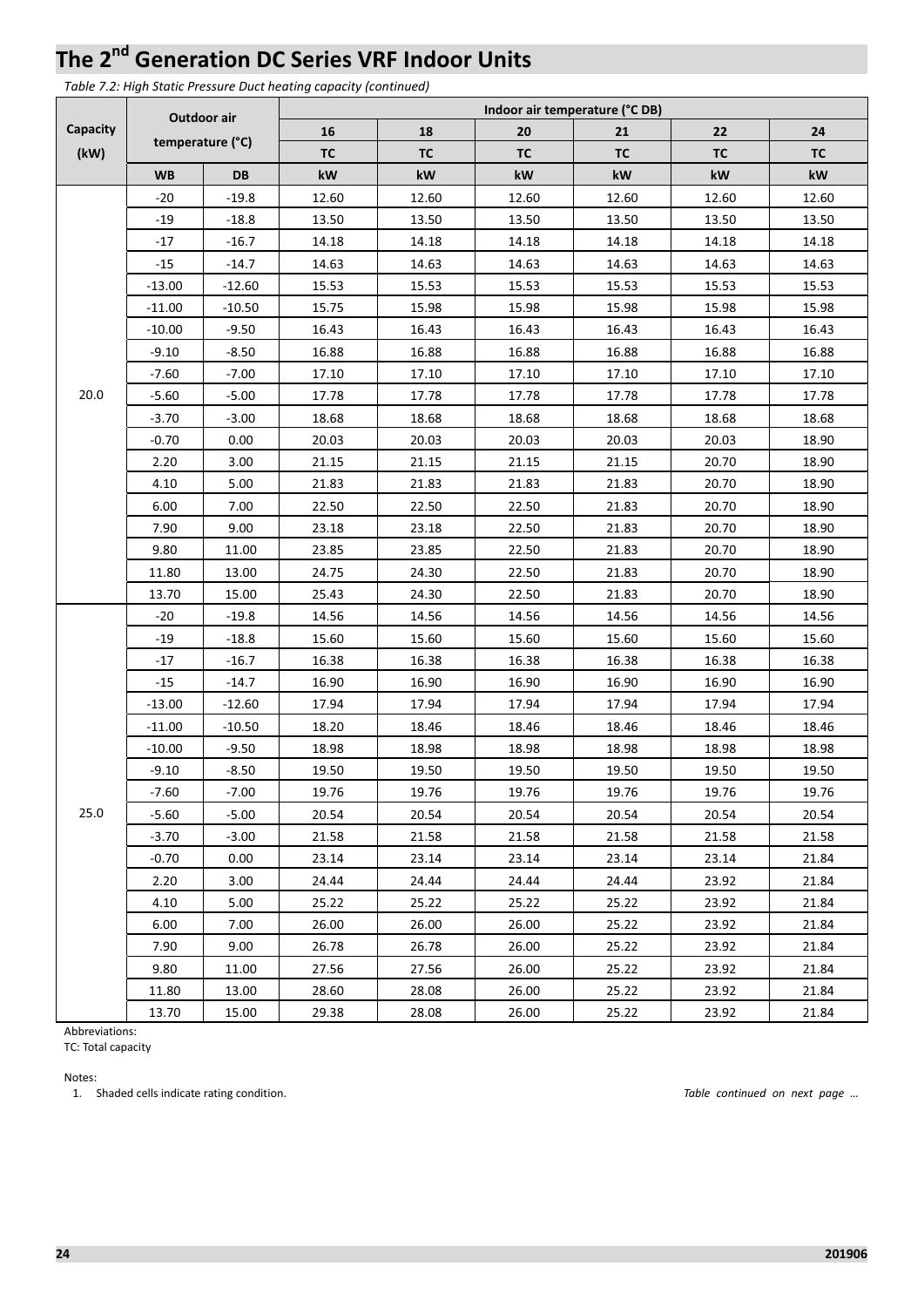|          |                  | Outdoor air |           | Indoor air temperature (°C DB) |           |           |           |           |  |  |  |  |  |
|----------|------------------|-------------|-----------|--------------------------------|-----------|-----------|-----------|-----------|--|--|--|--|--|
| Capacity |                  |             | 16        | 18                             | 20        | 21        | 22        | 24        |  |  |  |  |  |
| (kW)     | temperature (°C) |             | <b>TC</b> | <b>TC</b>                      | <b>TC</b> | <b>TC</b> | <b>TC</b> | <b>TC</b> |  |  |  |  |  |
|          | <b>WB</b>        | <b>DB</b>   | kW        | kW                             | kW        | kW        | kW        | kW        |  |  |  |  |  |
|          | $-20$            | $-19.8$     | 17.64     | 17.64                          | 17.64     | 17.64     | 17.64     | 17.64     |  |  |  |  |  |
|          | $-19$            | $-18.8$     | 18.90     | 18.90                          | 18.90     | 18.90     | 18.90     | 18.90     |  |  |  |  |  |
| 28.0     | $-17$            | $-16.7$     | 19.85     | 19.85                          | 19.85     | 19.85     | 19.85     | 19.85     |  |  |  |  |  |
|          | $-15$            | $-14.7$     | 20.48     | 20.48                          | 20.48     | 20.48     | 20.48     | 20.48     |  |  |  |  |  |
|          | $-13.00$         | $-12.60$    | 21.74     | 21.74                          | 21.74     | 21.74     | 21.74     | 21.74     |  |  |  |  |  |
|          | $-11.00$         | $-10.50$    | 22.05     | 22.37                          | 22.37     | 22.37     | 22.37     | 22.37     |  |  |  |  |  |
|          | $-10.00$         | $-9.50$     | 23.00     | 23.00                          | 23.00     | 23.00     | 23.00     | 23.00     |  |  |  |  |  |
|          | $-9.10$          | $-8.50$     | 23.63     | 23.63                          | 23.63     | 23.63     | 23.63     | 23.63     |  |  |  |  |  |
|          | $-7.60$          | $-7.00$     | 23.94     | 23.94                          | 23.94     | 23.94     | 23.94     | 23.94     |  |  |  |  |  |
|          | $-5.60$          | $-5.00$     | 24.89     | 24.89                          | 24.89     | 24.89     | 24.89     | 24.89     |  |  |  |  |  |
|          | $-3.70$          | $-3.00$     | 26.15     | 26.15                          | 26.15     | 26.15     | 26.15     | 26.15     |  |  |  |  |  |
|          | $-0.70$          | 0.00        | 28.04     | 28.04                          | 28.04     | 28.04     | 28.04     | 26.46     |  |  |  |  |  |
|          | 2.20             | 3.00        | 29.61     | 29.61                          | 29.61     | 29.61     | 28.98     | 26.46     |  |  |  |  |  |
|          | 4.10             | 5.00        | 30.56     | 30.56                          | 30.56     | 30.56     | 28.98     | 26.46     |  |  |  |  |  |
|          | 6.00             | 7.00        | 31.50     | 31.50                          | 31.50     | 30.56     | 28.98     | 26.46     |  |  |  |  |  |
|          | 7.90             | 9.00        | 32.45     | 32.45                          | 31.50     | 30.56     | 28.98     | 26.46     |  |  |  |  |  |
|          | 9.80             | 11.00       | 33.39     | 33.39                          | 31.50     | 30.56     | 28.98     | 26.46     |  |  |  |  |  |
|          | 11.80            | 13.00       | 34.65     | 34.02                          | 31.50     | 30.56     | 28.98     | 26.46     |  |  |  |  |  |
|          | 13.70            | 15.00       | 35.60     | 34.02                          | 31.50     | 30.56     | 28.98     | 26.46     |  |  |  |  |  |
|          | $-20$            | $-19.8$     | 25.20     | 25.20                          | 25.20     | 25.20     | 25.20     | 25.20     |  |  |  |  |  |
|          | -19              | $-18.8$     | 27.00     | 27.00                          | 27.00     | 27.00     | 27.00     | 27.00     |  |  |  |  |  |
|          | $-17$            | $-16.7$     | 28.35     | 28.35                          | 28.35     | 28.35     | 28.35     | 28.35     |  |  |  |  |  |
|          | $-15$            | $-14.7$     | 29.25     | 29.25                          | 29.25     | 29.25     | 29.25     | 29.25     |  |  |  |  |  |
|          | $-13.00$         | $-12.60$    | 31.05     | 31.05                          | 31.05     | 31.05     | 31.05     | 31.05     |  |  |  |  |  |
|          | $-11.00$         | $-10.50$    | 31.50     | 31.95                          | 31.95     | 31.95     | 31.95     | 31.95     |  |  |  |  |  |
|          | $-10.00$         | $-9.50$     | 32.85     | 32.85                          | 32.85     | 32.85     | 32.85     | 32.85     |  |  |  |  |  |
|          | $-9.10$          | $-8.50$     | 33.75     | 33.75                          | 33.75     | 33.75     | 33.75     | 33.75     |  |  |  |  |  |
|          | $-7.60$          | $-7.00$     | 34.20     | 34.20                          | 34.20     | 34.20     | 34.20     | 34.20     |  |  |  |  |  |
| 40.0     | $-5.60$          | $-5.00$     | 35.55     | 35.55                          | 35.55     | 35.55     | 35.55     | 35.55     |  |  |  |  |  |
|          | $-3.70$          | $-3.00$     | 37.35     | 37.35                          | 37.35     | 37.35     | 37.35     | 37.35     |  |  |  |  |  |
|          | $-0.70$          | 0.00        | 40.05     | 40.05                          | 40.05     | 40.05     | 40.05     | 37.80     |  |  |  |  |  |
|          | 2.20             | 3.00        | 42.30     | 42.30                          | 42.30     | 42.30     | 41.40     | 37.80     |  |  |  |  |  |
|          | 4.10             | 5.00        | 43.65     | 43.65                          | 43.65     | 43.65     | 41.40     | 37.80     |  |  |  |  |  |
|          | 6.00             | 7.00        | 45.00     | 45.00                          | 45.00     | 43.65     | 41.40     | 37.80     |  |  |  |  |  |
|          | 7.90             | 9.00        | 46.35     | 46.35                          | 45.00     | 43.65     | 41.40     | 37.80     |  |  |  |  |  |
|          | 9.80             | 11.00       | 47.70     | 47.70                          | 45.00     | 43.65     | 41.40     | 37.80     |  |  |  |  |  |
|          | 11.80            | 13.00       | 49.50     | 48.60                          | 45.00     | 43.65     | 41.40     | 37.80     |  |  |  |  |  |
|          | 13.70            | 15.00       | 50.85     | 48.60                          | 45.00     | 43.65     | 41.40     | 37.80     |  |  |  |  |  |

*Table 7.2: High Static Pressure Duct heating capacity (continued)*

Abbreviations:

TC: Total capacity

Notes:

1. Shaded cells indicate rating condition.

*Table continued on next page …*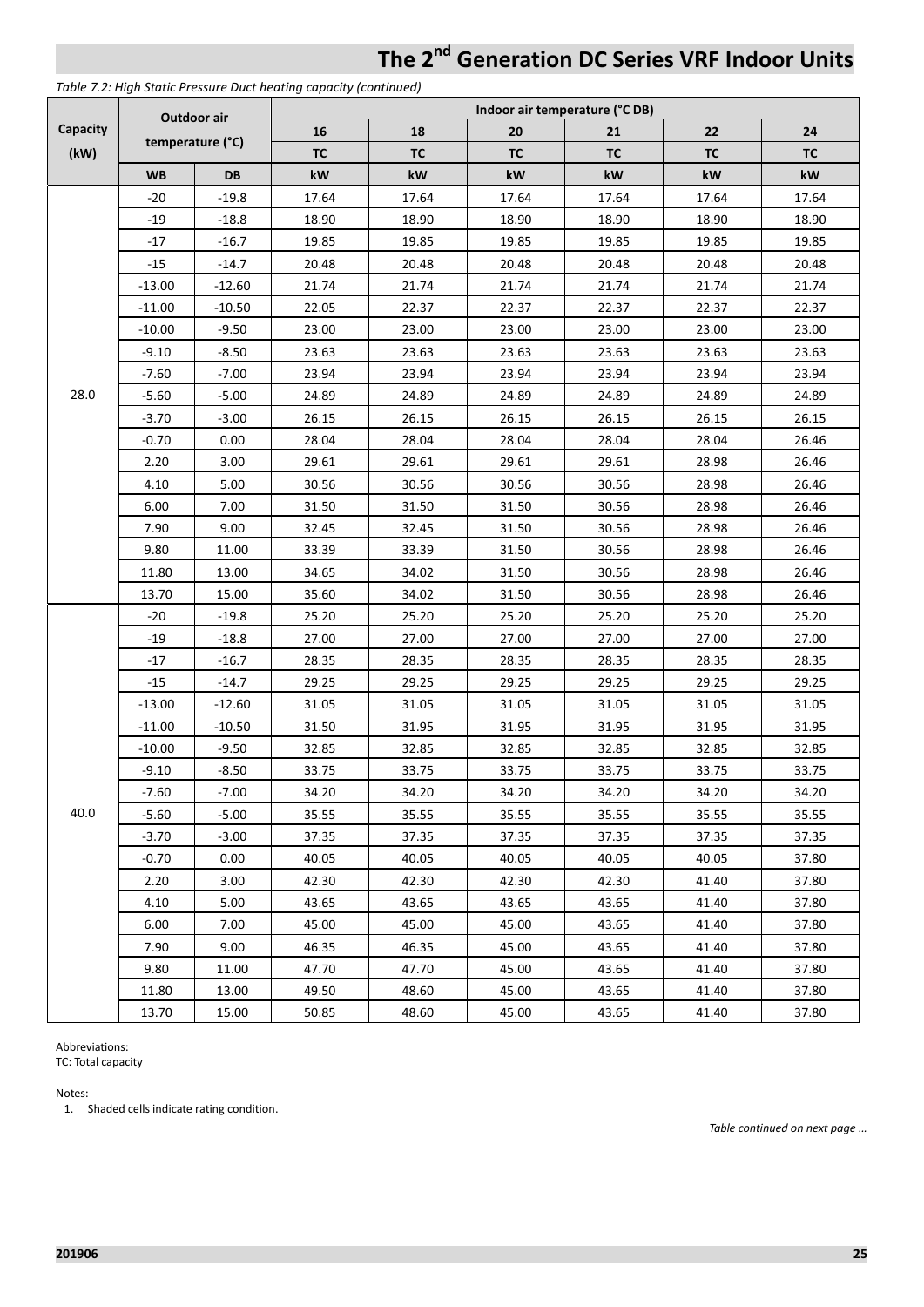*Table 7.2: High Static Pressure Duct heating capacity (continued)*

|                  | Outdoor air<br>temperature (°C) |          | Indoor air temperature (°C DB) |           |           |           |           |           |  |
|------------------|---------------------------------|----------|--------------------------------|-----------|-----------|-----------|-----------|-----------|--|
| Capacity<br>(kW) |                                 |          | 16                             | 18        | 20        | 21        | 22        | 24        |  |
|                  |                                 |          | <b>TC</b>                      | <b>TC</b> | <b>TC</b> | <b>TC</b> | <b>TC</b> | <b>TC</b> |  |
|                  | <b>WB</b>                       | DB       | kW                             | kW        | kW        | kW        | kW        | kW        |  |
|                  | $-20$                           | $-19.8$  | 28.00                          | 28.00     | 28.00     | 28.00     | 28.00     | 28.00     |  |
|                  | $-19$                           | $-18.8$  | 30.00                          | 30.00     | 30.00     | 30.00     | 30.00     | 30.00     |  |
|                  | $-17$                           | $-16.7$  | 31.50                          | 31.50     | 31.50     | 31.50     | 31.50     | 31.50     |  |
|                  | $-15$                           | $-14.7$  | 32.50                          | 32.50     | 32.50     | 32.50     | 32.50     | 32.50     |  |
|                  | $-13.00$                        | $-12.60$ | 34.50                          | 34.50     | 34.50     | 34.50     | 34.50     | 34.50     |  |
|                  | $-11.00$                        | $-10.50$ | 35.00                          | 35.50     | 35.50     | 35.50     | 35.50     | 35.50     |  |
|                  | $-10.00$                        | $-9.50$  | 36.50                          | 36.50     | 36.50     | 36.50     | 36.50     | 36.50     |  |
|                  | $-9.10$                         | $-8.50$  | 37.50                          | 37.50     | 37.50     | 37.50     | 37.50     | 37.50     |  |
|                  | $-7.60$                         | $-7.00$  | 38.00                          | 38.00     | 38.00     | 38.00     | 38.00     | 38.00     |  |
| 45.0             | $-5.60$                         | $-5.00$  | 39.50                          | 39.50     | 39.50     | 39.50     | 39.50     | 39.50     |  |
|                  | $-3.70$                         | $-3.00$  | 41.50                          | 41.50     | 41.50     | 41.50     | 41.50     | 41.50     |  |
|                  | $-0.70$                         | 0.00     | 44.50                          | 44.50     | 44.50     | 44.50     | 44.50     | 42.00     |  |
|                  | 2.20                            | 3.00     | 47.00                          | 47.00     | 47.00     | 47.00     | 46.00     | 42.00     |  |
|                  | 4.10                            | 5.00     | 48.50                          | 48.50     | 48.50     | 48.50     | 46.00     | 42.00     |  |
|                  | 6.00                            | 7.00     | 50.00                          | 50.00     | 50.00     | 48.50     | 46.00     | 42.00     |  |
|                  | 7.90                            | 9.00     | 51.50                          | 51.50     | 50.00     | 48.50     | 46.00     | 42.00     |  |
|                  | 9.80                            | 11.00    | 53.00                          | 53.00     | 50.00     | 48.50     | 46.00     | 42.00     |  |
|                  | 11.80                           | 13.00    | 55.00                          | 54.00     | 50.00     | 48.50     | 46.00     | 42.00     |  |
|                  | 13.70                           | 15.00    | 56.50                          | 54.00     | 50.00     | 48.50     | 46.00     | 42.00     |  |
|                  | -20                             | $-19.8$  | 35.28                          | 35.28     | 35.28     | 35.28     | 35.28     | 35.28     |  |
|                  | $-19$                           | $-18.8$  | 37.80                          | 37.80     | 37.80     | 37.80     | 37.80     | 37.80     |  |
|                  | $-17$                           | $-16.7$  | 39.69                          | 39.69     | 39.69     | 39.69     | 39.69     | 39.69     |  |
|                  | $-15$                           | $-14.7$  | 40.95                          | 40.95     | 40.95     | 40.95     | 40.95     | 40.95     |  |
|                  | $-13.00$                        | $-12.60$ | 43.47                          | 43.47     | 43.47     | 43.47     | 43.47     | 43.47     |  |
|                  | $-11.00$                        | $-10.50$ | 44.10                          | 44.73     | 44.73     | 44.73     | 44.73     | 44.73     |  |
|                  | $-10.00$                        | $-9.50$  | 45.99                          | 45.99     | 45.99     | 45.99     | 45.99     | 45.99     |  |
|                  | $-9.10$                         | $-8.50$  | 47.25                          | 47.25     | 47.25     | 47.25     | 47.25     | 47.25     |  |
|                  | $-7.60$                         | $-7.00$  | 47.88                          | 47.88     | 47.88     | 47.88     | 47.88     | 47.88     |  |
| 56.0             | $-5.60$                         | $-5.00$  | 49.77                          | 49.77     | 49.77     | 49.77     | 49.77     | 49.77     |  |
|                  | $-3.70$                         | $-3.00$  | 52.29                          | 52.29     | 52.29     | 52.29     | 52.29     | 52.29     |  |
|                  | $-0.70$                         | 0.00     | 56.07                          | 56.07     | 56.07     | 56.07     | 56.07     | 52.92     |  |
|                  | 2.20                            | 3.00     | 59.22                          | 59.22     | 59.22     | 59.22     | 57.96     | 52.92     |  |
|                  | 4.10                            | 5.00     | 61.11                          | 61.11     | 61.11     | 61.11     | 57.96     | 52.92     |  |
|                  | 6.00                            | 7.00     | 63.00                          | 63.00     | 63.00     | 61.11     | 57.96     | 52.92     |  |
|                  | 7.90                            | 9.00     | 64.89                          | 64.89     | 63.00     | 61.11     | 57.96     | 52.92     |  |
|                  | 9.80                            | 11.00    | 66.78                          | 66.78     | 63.00     | 61.11     | 57.96     | 52.92     |  |
|                  | 11.80                           | 13.00    | 69.30                          | 68.04     | 63.00     | 61.11     | 57.96     | 52.92     |  |
|                  | 13.70                           | 15.00    | 71.19                          | 68.04     | 63.00     | 61.11     | 57.96     | 52.92     |  |

Abbreviations:

TC: Total capacity

Notes:

1. Shaded cells indicate rating condition.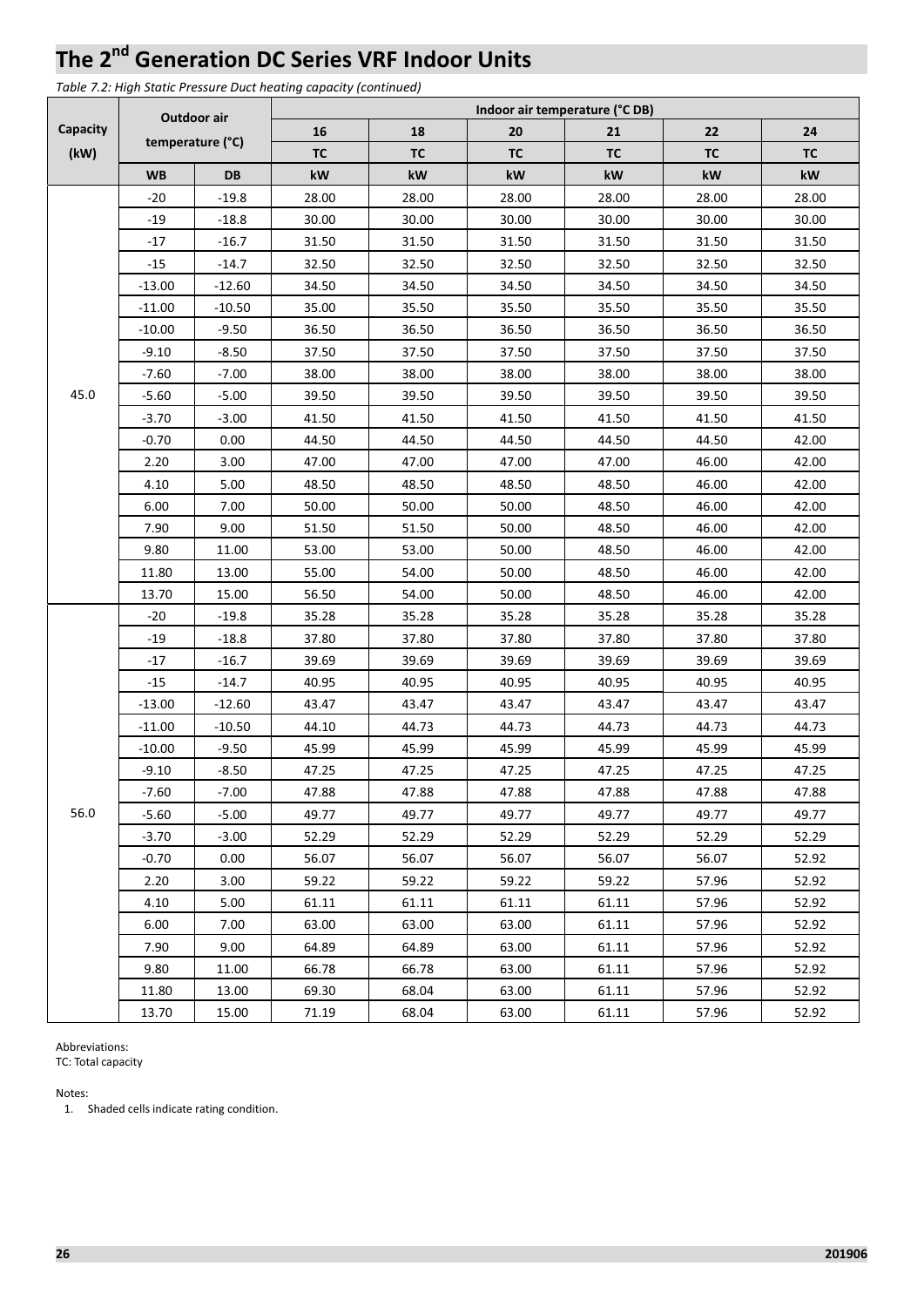## **8 Electrical Characteristics**

*Table 8.1: High Static Pressure Duct electrical characteristics* 

|              |    |              | Indoor fan motors |            |            |            |                                   |            |
|--------------|----|--------------|-------------------|------------|------------|------------|-----------------------------------|------------|
| Model name   | Hz | <b>Volts</b> | Min. volts        | Max. volts | <b>MCA</b> | <b>MFA</b> | <b>Rated motor</b><br>output (kW) | <b>FLA</b> |
| MVD-160T1DN1 | 50 | 220-240      | 198               | 264        | 4.7        | 15         | 0.56                              | 3.8        |
| MVD-200T1DN1 | 50 | 220-240      | 198               | 264        | 6.7        | 15         | 0.80                              | 5.4        |
| MVD-250T1DN1 | 50 | 220-240      | 198               | 264        | 6.7        | 15         | 0.96                              | 5.4        |
| MVD-280T1DN1 | 50 | 220-240      | 198               | 264        | 6.7        | 15         | 0.96                              | 5.4        |
| MVD-400T1DN1 | 50 | 220-240      | 198               | 264        | 12.5       | 30         | 1.84                              | 12.4       |
| MVD-450T1DN1 | 50 | 220-240      | 198               | 264        | 12.5       | 30         | 1.84                              | 12.4       |
| MVD-560T1DN1 | 50 | 220-240      | 198               | 264        | 15.4       | 30         | 1.84                              | 12.4       |

Abbreviations:

MCA: Minimum Circuit Amps MFA: Maximum Fuse Amps

FLA: Full Load Amps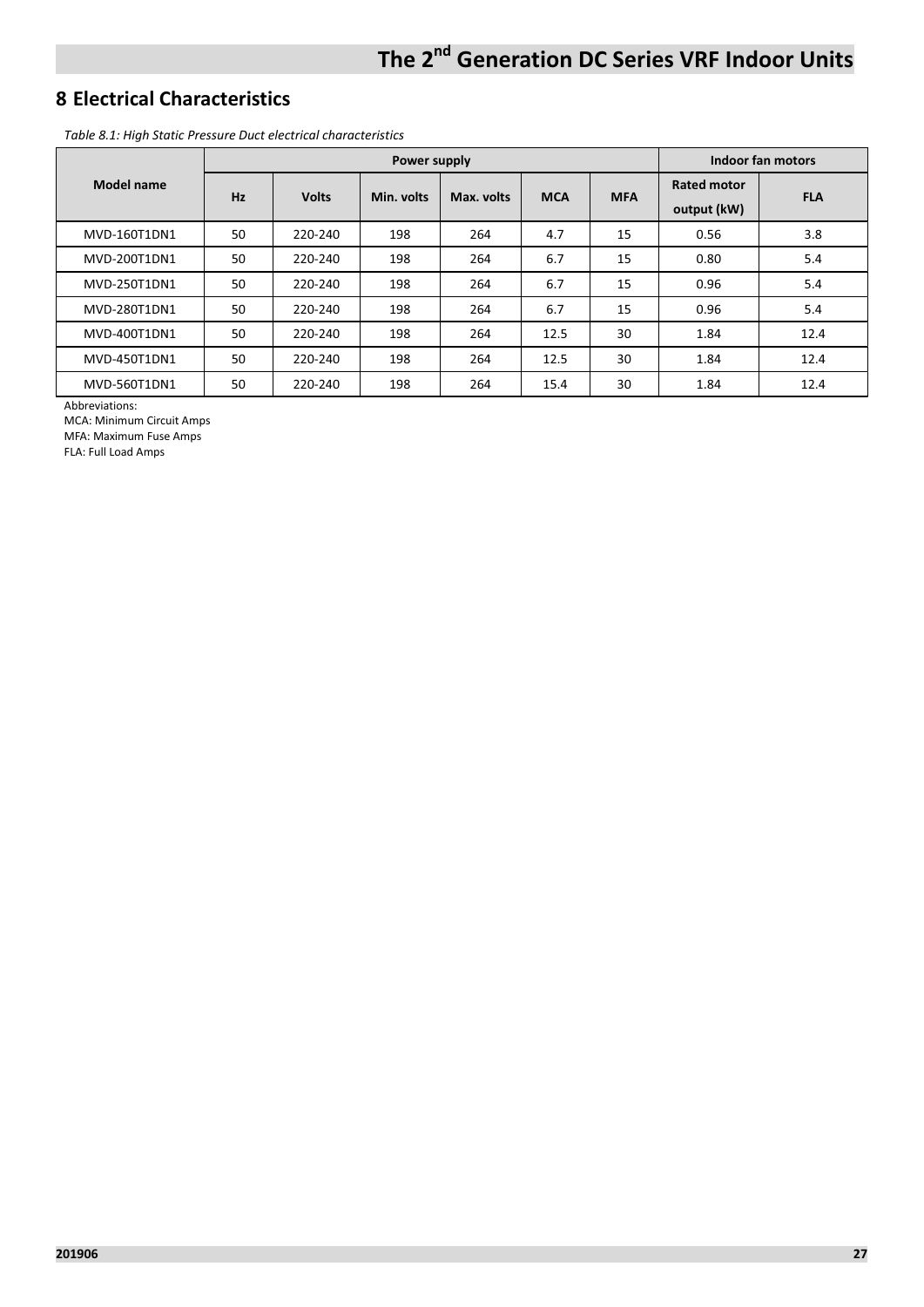## **9 Sound Levels**

#### **9.1 Overall**

| <b>Model name</b> | Sound pressure levels dB(A) |           |    |    |    |           |            |
|-------------------|-----------------------------|-----------|----|----|----|-----------|------------|
|                   | <b>SSH</b>                  | <b>SH</b> | н  | M  | L  | <b>SL</b> | <b>SSL</b> |
| MVD-160T1DN1      | 54                          | 54        | 53 | 52 | 51 | 50        | 50         |
| MVD-200T1DN1      | 57                          | 56        | 55 | 54 | 53 | 52        | 50         |
| MVD-250T1DN1      | 57                          | 56        | 55 | 54 | 53 | 52        | 50         |
| MVD-280T1DN1      | 57                          | 56        | 55 | 54 | 53 | 52        | 50         |
| MVD-400T1DN1      | 60                          | 59        | 58 | 57 | 55 | 54        | 52         |
| MVD-450T1DN1      | 60                          | 59        | 58 | 57 | 55 | 54        | 52         |
| MVD-560T1DN1      | 59                          | 58        | 57 | 56 | 55 | 53        | 51         |

Notes:

1. Sound pressure levels are measured 1.4m below the unit in a semi-anechoic chamber. During in-situ operation, sound pressure levels may be higher as a result of ambient noise.

#### **9.2 Octave Band Levels**







*Table 9.1: High Static Pressure Duct sound pressure levels<sup>1</sup> Figure 9.1: High Static Pressure Duct sound pressure level measurement* 



*Figure 9.1: MVD-160T1DN1 octave band levels Figure 9.2: MVD-200(250,280)T1DN1 octave band levels*





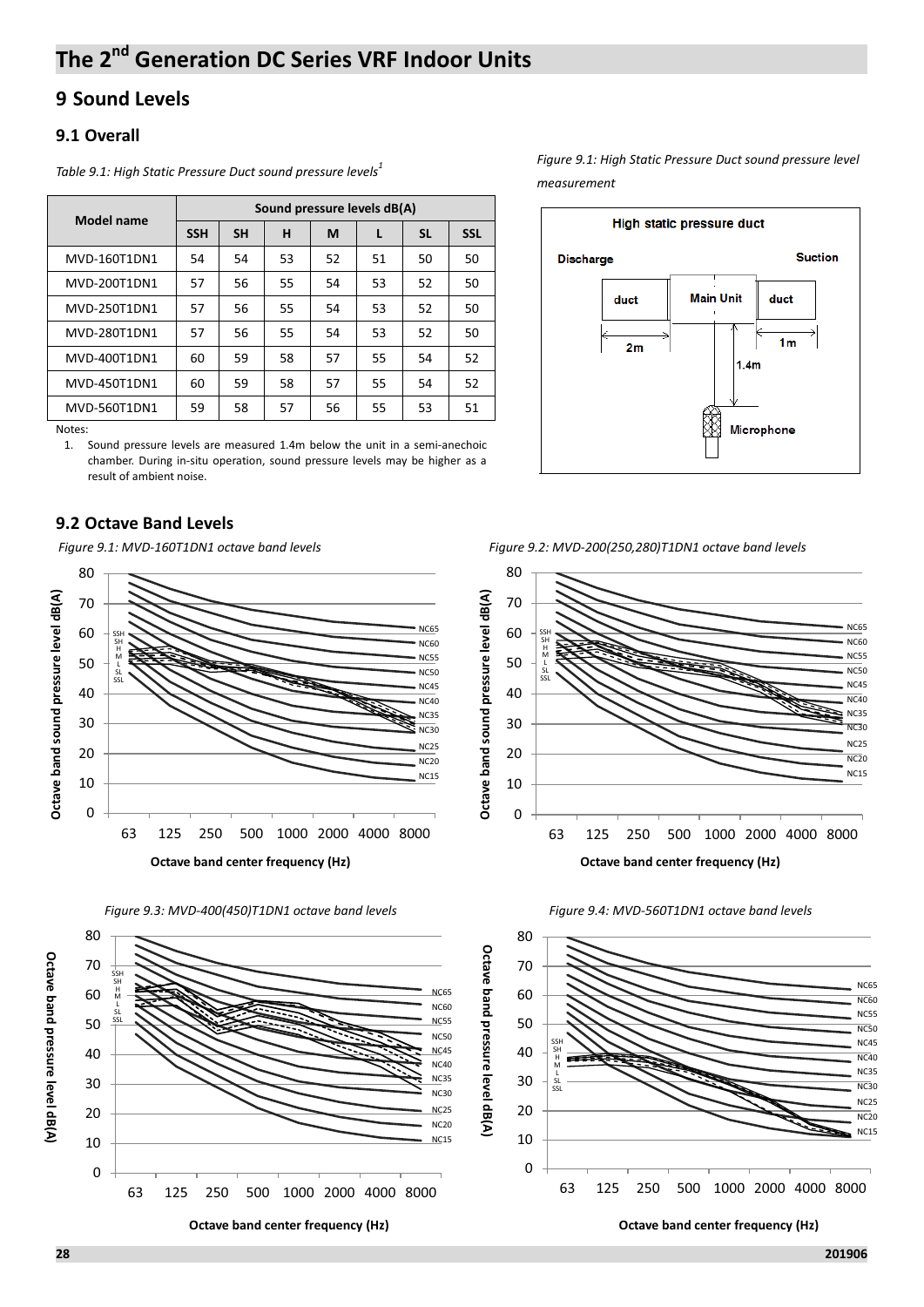### **10 Error codes**

With the exception of a mode conflict error, contact your supplier or service engineer if any of the error codes listed in the following table are displayed on the unit's display panel. If the mode conflict error is displayed and persists, contact your supplier or service engineer. These errors should only be investigated by a professional technician. The descriptions are provided in this manual for reference only.

| Content                                                                  | Digital display output | Possible causes                                                                                                                                                                                                                        |  |  |  |
|--------------------------------------------------------------------------|------------------------|----------------------------------------------------------------------------------------------------------------------------------------------------------------------------------------------------------------------------------------|--|--|--|
| Mode conflict                                                            | E <sub>0</sub>         | • The indoor unit's operating mode conflicts with that of the outdoor<br>units.                                                                                                                                                        |  |  |  |
| Communication error<br>between indoor and<br>outdoor units               | E1                     | • Communication wires between indoor and outdoor units not<br>connected properly.<br>• Interference from high voltage wires or other sources of<br>electromagnetic radiation.<br>• Communication wire too long.<br>• Damaged main PCB. |  |  |  |
| Indoor ambient<br>temperature sensor<br>$(T1)$ error                     | E2                     |                                                                                                                                                                                                                                        |  |  |  |
| Indoor heat<br>exchanger mid-point<br>temperature sensor<br>$(T2)$ error | E <sub>3</sub>         | • Temperature sensor not connected properly or has malfunctioned.<br>• Damaged main PCB.                                                                                                                                               |  |  |  |
| Indoor heat<br>exchanger outlet<br>temperature sensor<br>(T2B) error     | E <sub>4</sub>         |                                                                                                                                                                                                                                        |  |  |  |
| Fan error                                                                | E <sub>6</sub>         | • Fan stuck or blocked.<br>• Fan motor not connected properlyor has malfunctioned.<br>• Power supply abnormal.<br>• Damaged main PCB.                                                                                                  |  |  |  |
| <b>EEPROM</b> mismatch                                                   | E7                     | • Damaged main PCB.                                                                                                                                                                                                                    |  |  |  |
| EEV error                                                                | Eb                     | • Line loosened or broken.<br>• The electronic expansion valve in stuck.<br>• Damaged main PCB.                                                                                                                                        |  |  |  |
| Outdoor unit error                                                       | Ed                     | • Outdoor unit error.                                                                                                                                                                                                                  |  |  |  |
| Water level error                                                        | <b>EE</b>              | • Water level float stuck.<br>• Water level switch not connected properly.<br>• Damaged main PCB.<br>• Drain pump has malfunctioned.                                                                                                   |  |  |  |
| The indoor unit has<br>not beenassigned an<br>address                    | <b>FE</b>              | • Indoor unit has not been assigned an address.                                                                                                                                                                                        |  |  |  |